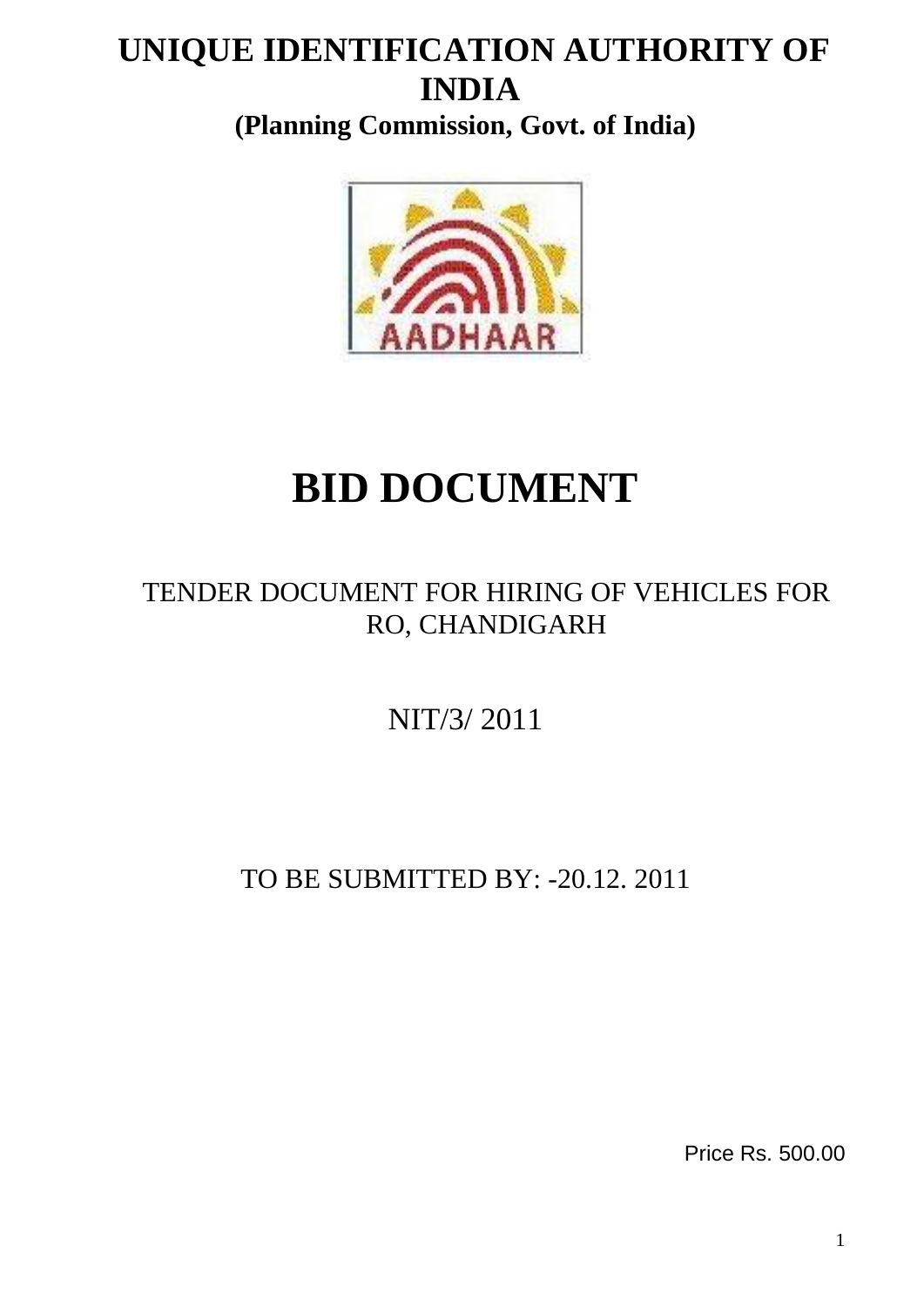## **UNIQUE IDENTIFICATION AUTHORITY OF INDIA REGIONAL OFFICE, 3-4 TH FLOOR, SCO-139-141, SECTOR-17C, CHANDIGARH (Planning Commission, Govt. of India)**

#### **NOTICE INVITING TENDER**

**O**n behalf of Deputy Director General**, UIDAI, RO, Chandigarh** sealed tenders(2 bid system, technical and commercial) are invited for hiring of 3 Indica cars and 1 SX4 or equivalent from prospective Service Providers having minimum **05** vehicles and hold a valid certificate of one year before the date of NIT from a competent authority of any PSU / Central / State Govt or reputed Private Ltd. Companies / Firms for having executed similar contracts of providing **at least 5 diesel driven commercial vehicles not older than 2009 model. The last date of receipt of tenders is 20th December, 2011 by 3:00pm.**

Intending eligible bidders may obtain Bid Document from **ADG (Admin.), UIDAI, RO, Chandigarh** on payment of Rs 500/- (Rs. Five hundred Only) (non refundable) on all working days up to 15.00 hrs of 12.12.2011. The payment will be accepted in the form of Cross Demand Draft drawn on any Scheduled Bank in favour of Accounts Officer, UIDAI, O/o UIDAI, RO, Chandigarh. Bidders shall have to deposit **Rs. 20,000/- (Rupees Twenty Thousand only)** as a EMD in the form of Demand Draft/Bankers Cheque along with the bid. For further details, please refer to our detailed Tender Document which is available on our website [www.uidai.gov.in](http://www.uidai.gov.in/) .

> **The Assistant Director General, Regional Office, SCO-139-141, 3rd & 4th Floor, Sector 17-C, Chandigarh-160017 Tel: 0172-2771213 E-Mail: [amitabhavasthi23@gmail.com](mailto:amitabhavasthi23@gmail.com) Website: www . uidai.gov.in**

**Abridged NIT**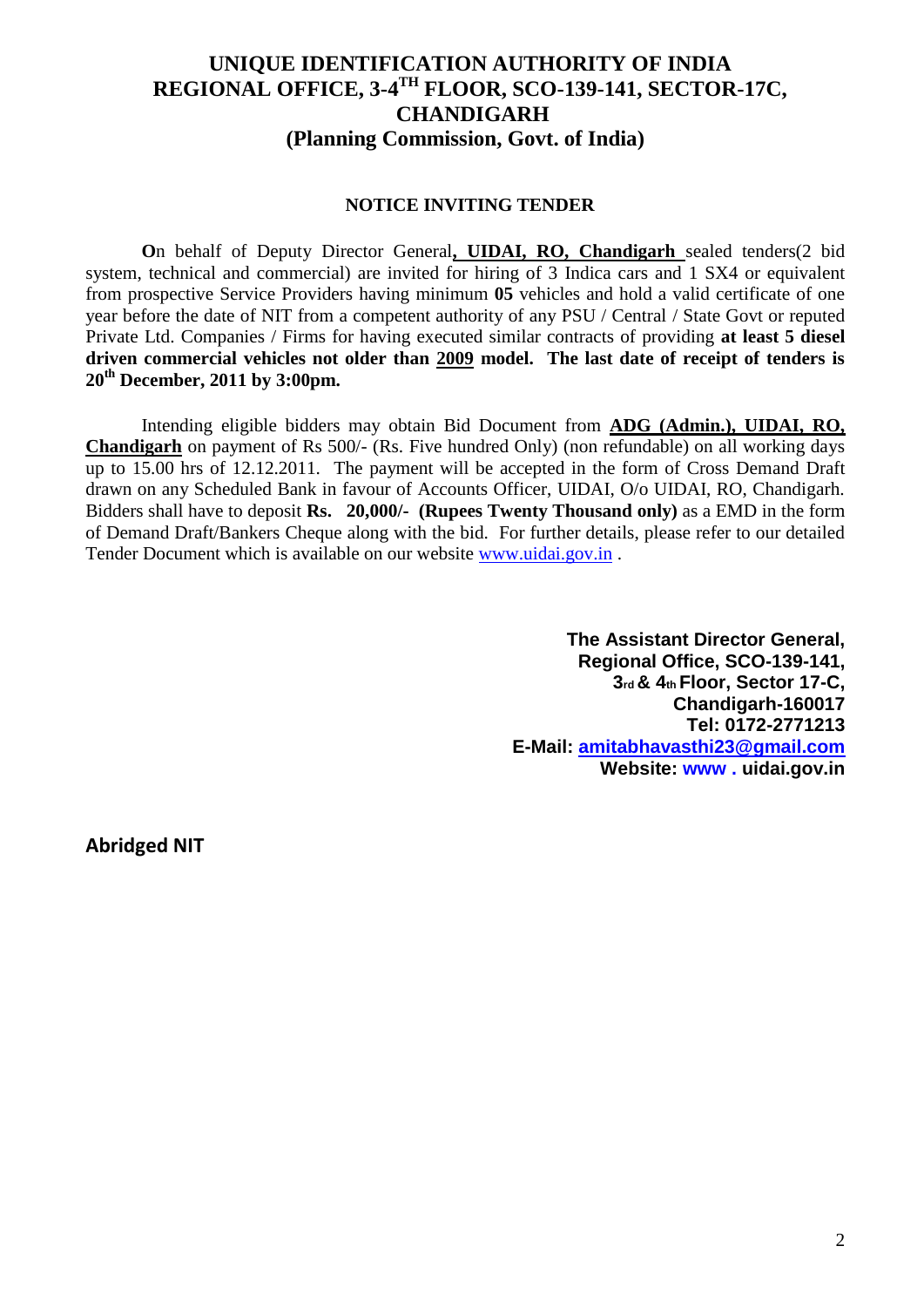#### UNIQUE IDENTIFICATION AUTHORITY OF INDIA PLANNING COMMISSION, GOVT. OF INDIA,3- 4th Floor SCO 139-141, SECTOR 17-C, CHANDIGARH-160017

#### Detailed Notice Inviting Tender

Tender for Hiring of Vehicles

No. NIT/3/ 2011 dated at Chandigarh the 17.11.2011

Sealed tenders on behalf of UIDAI are invited by UIDAI, RO, Chandigarh for the following works:

1. Name of work:-**Hiring of 3 Nos. of Tata Indica Cars and 1 No. of SX4 or equivalent Car for 2000 Kms. Per month.**

| S.No. | <b>Tender Enquiry</b> | Estimated cost of | Cost of Bid Document | Bid Security (Rs.) |
|-------|-----------------------|-------------------|----------------------|--------------------|
|       | No.                   | work $(Rs.)$ per  | (Non refundable) in  |                    |
|       |                       | annum]            | Rs. Including Sales  |                    |
|       |                       |                   | Tax                  |                    |
|       | No. NIT/3/2011        | $12,00,000/$ -    | 500.00               | $20,000/-$         |
|       |                       |                   |                      |                    |

Period of Contract:- One year from the date of agreement (with option of extension for further one year)

2. Purchase of Tender document:- Tender document can be purchased by paying cost of bid document in cash to Accounts Officer, UIDAI, RO, Chandigarh.. Tender document can also be downloaded from the website [www.uidai.gov.in](http://www.uidai.gov.in/)

> **The downloaded document shall be treated as valid document for participation in the tender, but the cost of the tender document in the form of DD in favour of A.O. O/o UIDAI, RO, Chandigarh is to be enclosed with the bid along with requisite Bid security & other documents, failing which the tender will be out rightly rejected.**

3. Bid Security valid for 180 days is to be deposited in the form of Demand draft/ bankers cheque issued by a Scheduled Bank.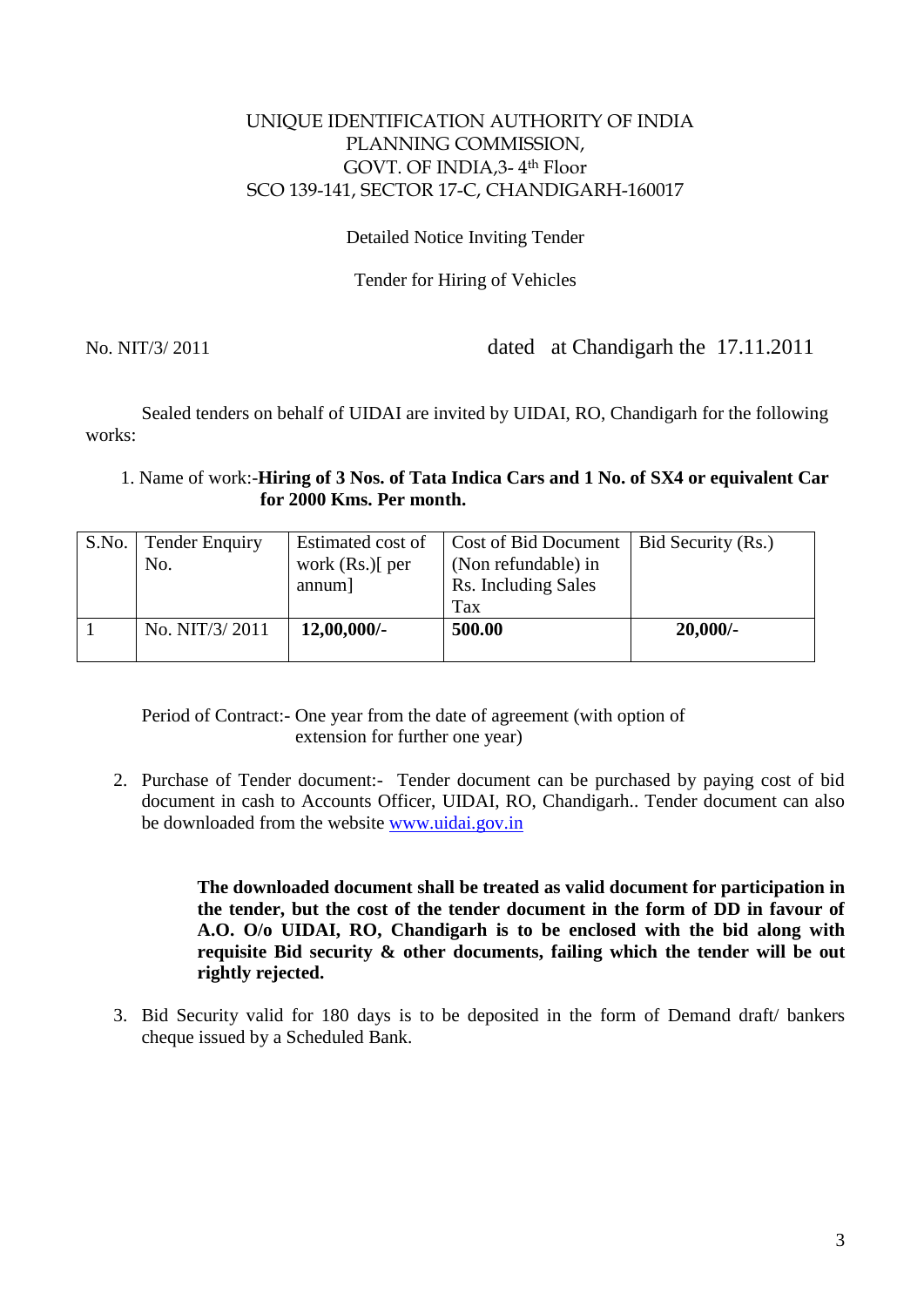## **SECTION-I UNIQUE IDENTIFICATION AUTHORITY OF INDIA (Planning Commission, Govt. of India)**

#### **NOTICE INVITING TENDER**

**O**n behalf of Deputy Director General**, UIDAI, RO, Chandigarh** sealed tenders are invited from prospective Service Providers having minimum **05** vehicles and hold a valid certificate of one year before the date of NIT from a competent authority of any PSU / Central / State Govt or reputed Private Ltd. Companies / Firms for having executed similar contracts of providing **at least 5 diesel driven commercial vehicles not older than 2009 model.**

Intending eligible bidders may obtain Bid Document from **ADG (A), UIDAI, RO, Chandigarh** on payment of Rs 500/- (Rs. Five hundred Only) (non refundable) on all working days up to 15.00 hrs of 20.12.2011. The payment will be accepted in the form of Cross Demand Draft drawn on any Scheduled Bank in favour of Accounts Officer, UIDAI, O/o UIDAI, RO, Chandigarh. Bidders shall have to deposit **Rs. 20,000/- (Rupees Twenty Thousand only)** as EMD in the form of Demand Draft/Bankers Cheque along with the bid.

#### --------------------- **Schedule to the invitation of Tender**

| 1. | Designation and address of the authority Inviting tender : ADG(A), O/o UIDAI,<br>RO, SCO 139-141, 3-4 <sup>th</sup> Floor,<br>Sector 17C, Chandigarh |
|----|------------------------------------------------------------------------------------------------------------------------------------------------------|
| 2. | Tender No.<br>No. NIT/3/2011                                                                                                                         |
| 3. | Time and last date of issue.                                                                                                                         |
| 4. | Time and Date of                                                                                                                                     |
| 5. | Time and date of<br>Opening of Tender ( <b>Technical Bid</b> )15.30 Hrs. of 20.12.2011.                                                              |
| 6. | Minimum Validity of<br>Tender offer                                                                                                                  |
| 7. | Type and number of vehicles required  3 Tata Indica Cars & 1 SX4 or equivalent car<br>Approx. quantity 4 numbers (No. can vary)                      |
| 8. | for One more Year.                                                                                                                                   |
| 9. | Total Number of pages of tender document<br>28                                                                                                       |

**(Bid Document and subsequent clarifications on bid terms if any can be down loaded from UIDAI web site [www.uidai](http://www.uidai.gov.in/).gov.in If Bid Form is downloaded from Web-site, it must be accompanied by DD for Rs. 500.00 as cost of documents and the same should be kept with the TEHCNICAL BID in addition to Bank Guarantee on Bid security amount Rs. 20,000/-)**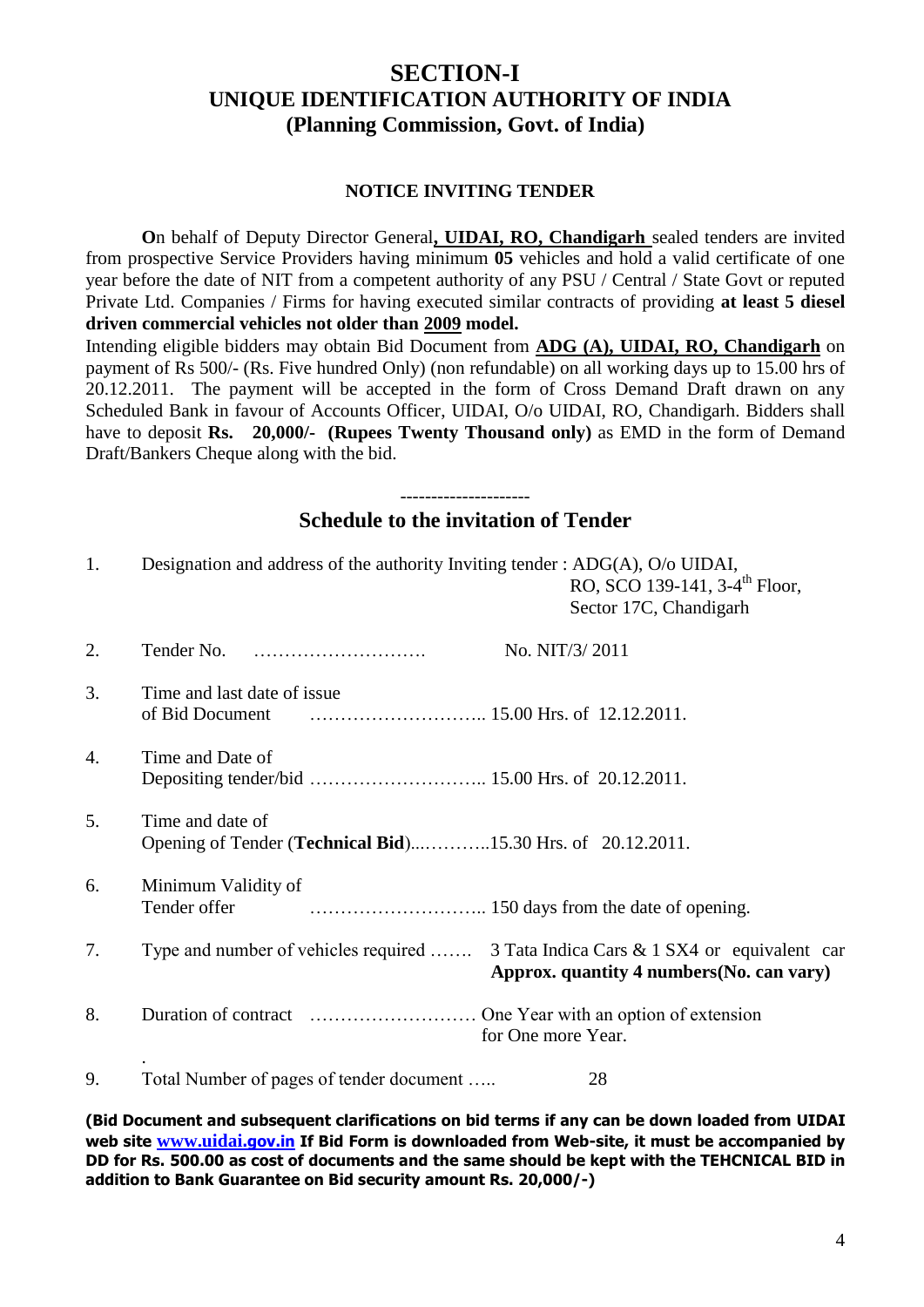# **SECTION-II SCOPE OF WORK**

The Bidder is required to provide commercial vehicles fully conforming to RTA/RTO regulation along with fuel, driver etc and carryout periodical maintenance and execute the work through their Supervisor.

#### **Monthly KM Hire Slab and daily rate basis:**

As per monthly requirement the vehicles will be requisitioned. The Monthly KM hire slab on which cars are required and the estimated number of such **hiring per Month** are tentatively indicated below.

| <b>Monthly Hire slab</b> | <b>Quantity of Tata Indica cars</b> | Quantity of SX4 or equivalent |  |  |
|--------------------------|-------------------------------------|-------------------------------|--|--|
|                          |                                     | car                           |  |  |
| $2000$ KMs / month       |                                     |                               |  |  |

The Tables shown above is only indicative and for regular work. The actual deployment may vary from time to time depending on work schedule, company"s policy, intensity of maintenance and interruption duties and developmental activities etc. **The additional requirement for a short period to meet the "Peak Operational requirement" if any on day to day basis is also to be met with at the same rate quoted for regular work on pro-rata basis which will be less than market rate.**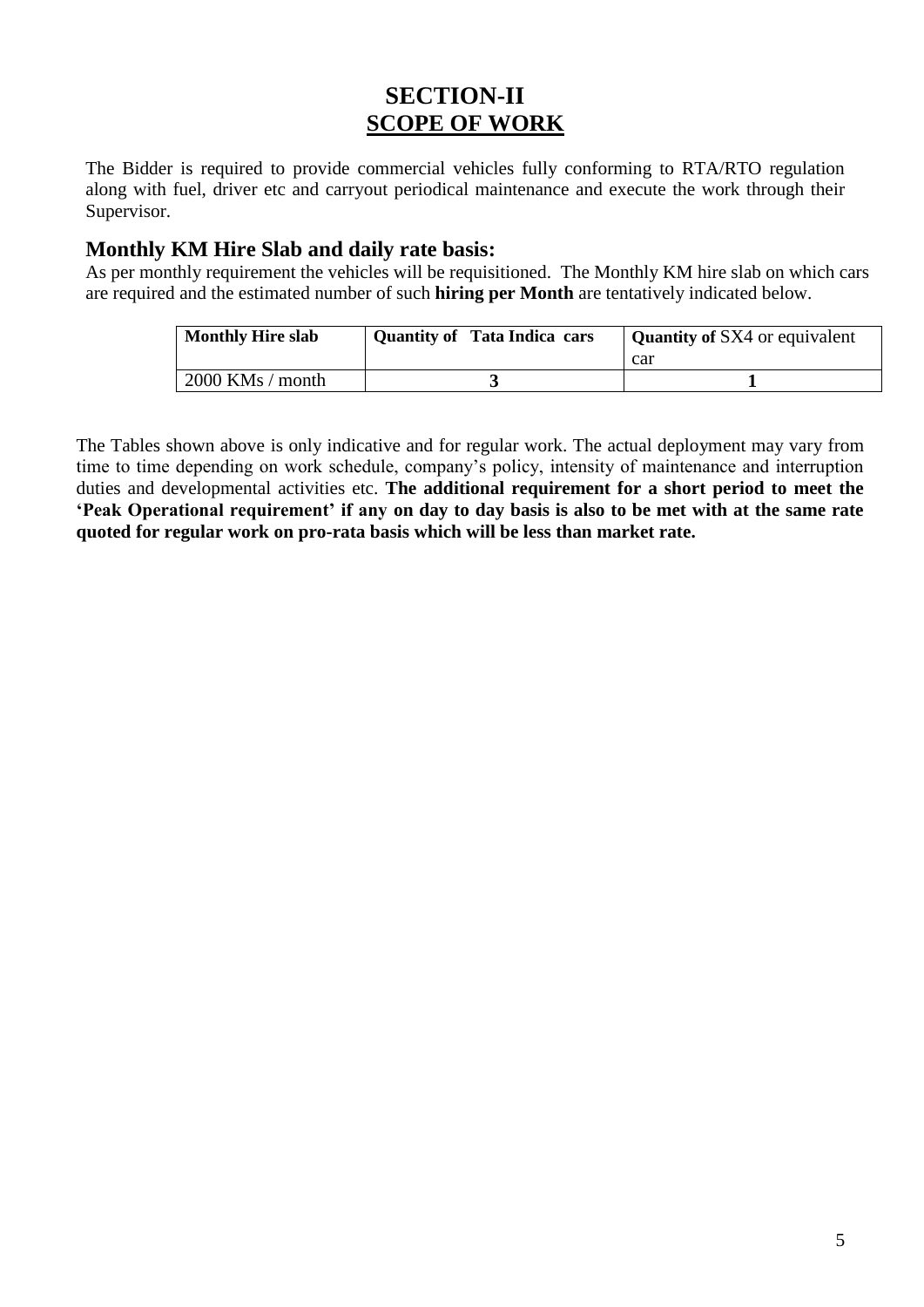# **SECTION-III**

# **SERVICE PROVIDER"S OBLIGATIONS**

- 1. **Service to be provided** is supply on demand vehicles with licensed drivers, registered as commercial vehicles on hiring basis for running within the jurisdiction of **Punjab, Haryana, Himachal Pradesh, J&K and Chandigarh (UT)**. **However the vehicle may also go to New Delhi.** The essence of the contract is to provide Prompt, Punctual, Efficient, Safe, Courteous and Quality Service.
- 2. **Registration** of vehicle should be current, valid and genuine.
- 3. **Vehicle** shall have pollution control certificate at all time during the contract period.
- 4. **The contractor** shall produce all the important documents in original when asked to do so. These documents include Registration papers, Insurance policies, Driving Licenses and road permit at least for Chandigarh, Punjab, Himachal Pradesh and Haryana.
- 5. **The contractor** shall comply with all relevant rules and regulations of Motor Vehicle Act applicable at present and may be enforced from time to time.
- 6. **Quantity of Vehicles** to be hired are shown in the Scope of Work. However UIDAI shall place the order only as per the actual requirement from time to time from the **empanelled** transporters as per Clause 17.2 of Section IV of tender document.
- 7. **Duty Hours of** vehicles are normally for eleven hours per day generally 9 A.M. to 8 P.M. on all working days of month except Holidays. However, actual duty hours / days shall be specified by actual users of vehicle.
- 8. **Notice period for supply of vehicles** shall be one day in advance for Regular requirements. One hour in advance for additional requirement during office hours. Telephonic intimation shall be considered as notice.
- 9. **Reporting Place for vehicles** is within the jurisdiction of **Chandigarh (UT), Mohali and Panchkula**. Actual place of reporting shall be specified by users of vehicles.
- 10. **Counting of Distance** will be from the starting **point** of the user and closing at the point wherever user completes his / her travel. The distance covered in each way between user delivery address and the garage/ normal parking place will be allowed on actual basis or 5 KMs whichever is less.
- 11. **Accuracy of Meters** will be checked periodically by any authorized officer of UIDAI and reserves the right to get the meter calibrated or checked at any time at his sole discretion and in the event of any error/fault in the meter being noticed, the bill for the journey undertaken (including those undertaken earlier) would be adjusted, besides any other penal action as decided by UIDAI, which may even lead to termination of Contract.
- 12. **Miscellaneous Conditions:-** Service Provider should comply with the following:
	- (i) **Telephones-** Telephones, where requisition of vehicles can be conveyed all the 24 hrs. Telephone Numbers must be specified in the bid.
	- (ii) **Identity Cards-** Proper Identity Cards after verifying the antecedents of his drivers" thro" Local Govt. offices.
	- (iii) **Documents of vehicles-** The attested copy of R/C Book and the Insurance policy of vehicles supplied under this contract should be submitted to the authorized person of the UIDAI and will be subject to scrutiny.
	- (iv) **Uniforms-** provide his employees uniforms as required under the **RTA, Chandigarh** rules which shall be worn by them all the time while on duty.
	- (v) **Statutory Requirements** It is desirable to have the Registration with EPF, ESI Code, Service Tax, PAN etc. However, if the Service Provider does not possess any or all the above, they should obtain the same if required by law to execute this service, before signing of the agreement.
	- (vi) **Govt.Tax / Levy / Duty** other than Service Tax for plying the vehicles in the jurisdiction of **RO, Chandigarh** will be borne by the Service Provider.
	- (vii) **Parking / Toll Charges**, if any, may be claimed by Producing valid parking / Toll slips.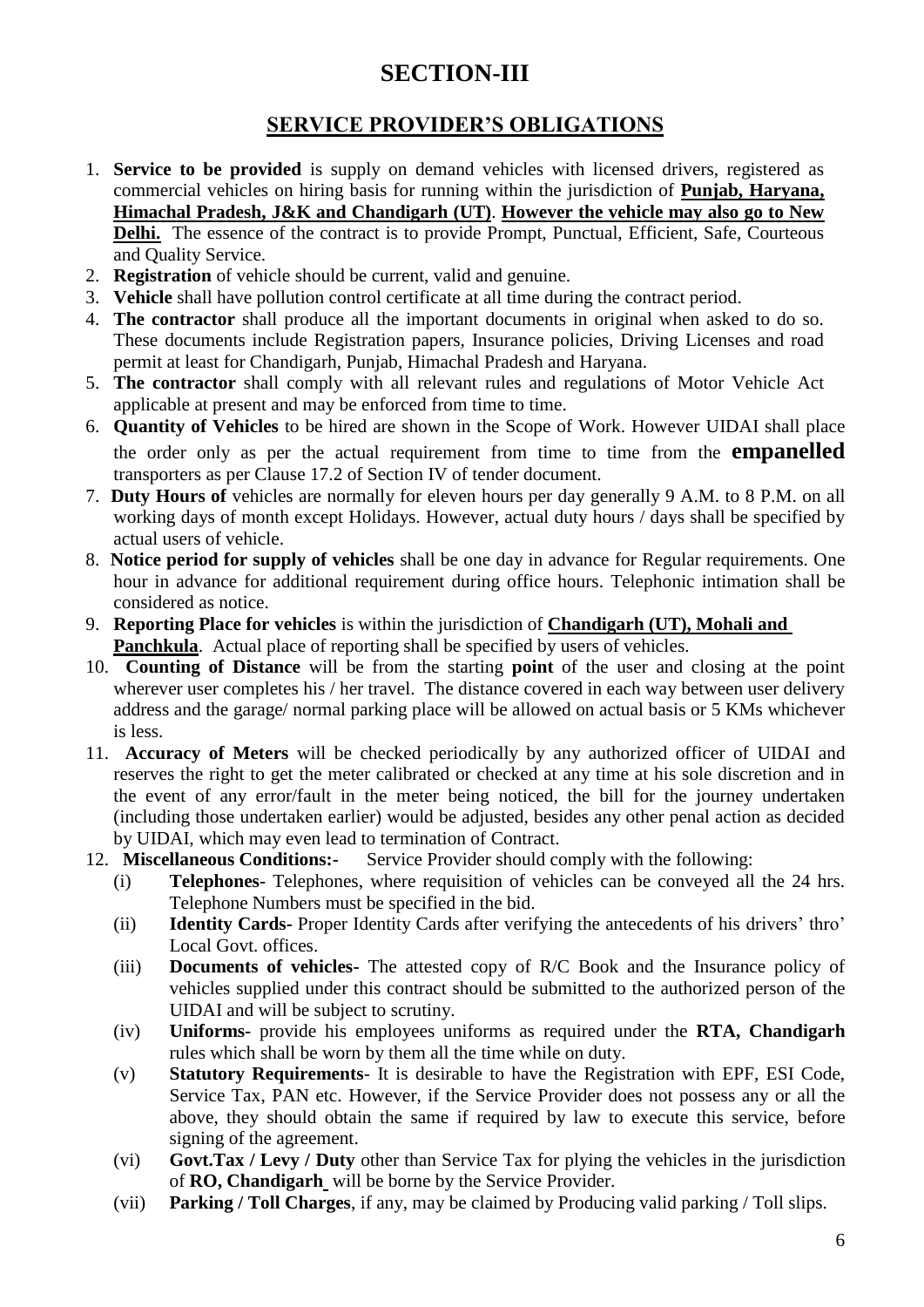- (viii) **No other charges** such as halting/detention will be permitted. Rates to be quoted on fixed monthly charges for specified Km run and per Km run in excess of specified Kms. However, Rs. 100/- per night halt (After 10 P.M.) will be given in case of outstation night halt.
- (ix) **Normally Sunday** will be holiday. If vehicle is called on Sunday, the day will be adjusted on other day in the same month.
- (x) **Drivers** attested copy of driving license should be submitted during the contractual period.
- (xi) **Consumables** like lubricants, tyres, battery and repairs, maintenance, taxes, insurance, etc. will be to the Service Provider"s liability.
- (xii) **Assign** driving to only qualified experienced licensed drivers and also assume full responsibility for the safety and security of the officers/officials and store items.
- (xiii) **Vehicles Up-keep** shall be in good condition along with good and clean Seat covers & curtains. Vehicles so hired may be inspected by a pre-designated committee of UIDAI officers with reference to good/properly maintained vehicle including cabin, upholstery, seats etc.
- (xiii) **Unused KMs,** if any during a particular month , will be carried over to the subsequent two months and will be adjusted against any extra KMs if performed over and above 2000 Kms per month  $\&$  vice versa. A certificate to this effect be given on the body of the bill while submitting claim for payment by contractor/controlling officer.

#### 13. **Debarring Conditions:-**

- (i) No vehicle should be supplied having registration in the Name of employee of UIDAI or their close relative and a Certificate to this effect be given on the body of bill while submitting claim.
- (ii) No sub-contracting of the Service allotted is permissible by UIDAI. The near relatives of all UIDAI employees either directly recruited or on deputation are prohibited from participation in this tender.
- (iii) The tampering of meter reading, vehicle usage timings, overwriting of Summary / log sheet and misbehavior of driver while on duty shall be viewed seriously, leading to even cancellation of contract.
- (iv) Service Provider shall not engage any person below 18 years of age.

#### 14. **UIDAI will not have obligation:-**

- (i) No liability whatsoever for payment of wages/salaries other benefits and allowances to his personnel that might become applicable under any Act or Order of the Govt. in this regard and the Service Provider shall indemnify UIDAI against any/all claims which may arise under the provisions of various Acts, Government Orders etc. and any breach of such laws or regulations shall be deemed to be breach of this contract.
- (ii) No direct or indirect liability arising out of such negligent, rash and impetuous driving which is an offence under section 29 of IPC and any loss caused to UIDAI have to be suitably compensated by Service Provider.
- (iii) Not be responsible for theft, burglary, fire or any mischievous deeds by his staff.
- (iv) Service Provider shall be the employer for his workers and UIDAI will not be held responsible fully or partially for any dispute that may arise between the service provider and his workers.

#### 15. **Penalty for breach of terms & conditions:**

- (i) In case of break down, after it"s reporting for duty, the vehicles will have to be replaced by same type immediately or not more than one hour. In case of non-availability of suitable vehicle a penalty up to Rs. 200/- may be imposed in addition to deduction on pro-rata basis for the period. If the number of break down exceeds three times in a month, a penalty of Rs.300/- per break down shall be imposed.
- (ii) The penalty for absence during extra Hour duty will be Rs.100 per occasion and for Temporary absence during duty hours without valid permission shall be Rs.75 per hour of absence.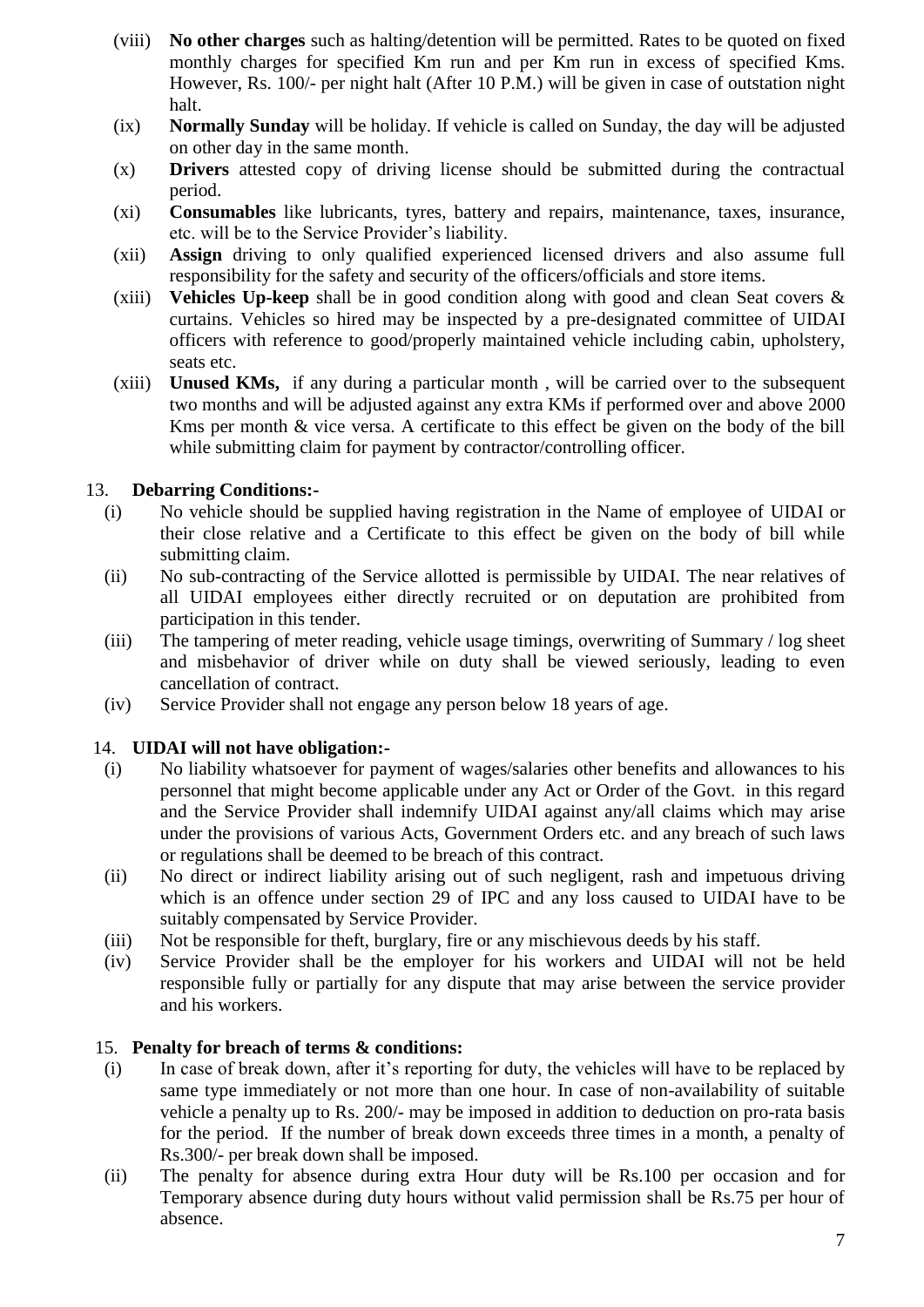- (iii) In case of non-availability of vehicles for any particular day penalty of Rs.500/- per day shall be imposed in addition to deduction of hire charges on pro-rata basis for the period.
- (iv) If the vehicle provided by the Service Provider is found to be not in good condition or without proper document; the vehicle may be rejected and sent back. No payment shall be made on account of such rejection. However, in case of dispute the decision of **DDG, RO, Chandigarh** would be final.
- (v) No payment will be made for vehicles supplied by the Service Provider older than **2009** Model.
- (v) Should not refuse to provide vehicles against UIDAI"s requirement and on each refusal a penalty as given at item (iii) above will be deducted from the running bills besides any other action which may even lead to termination of contract.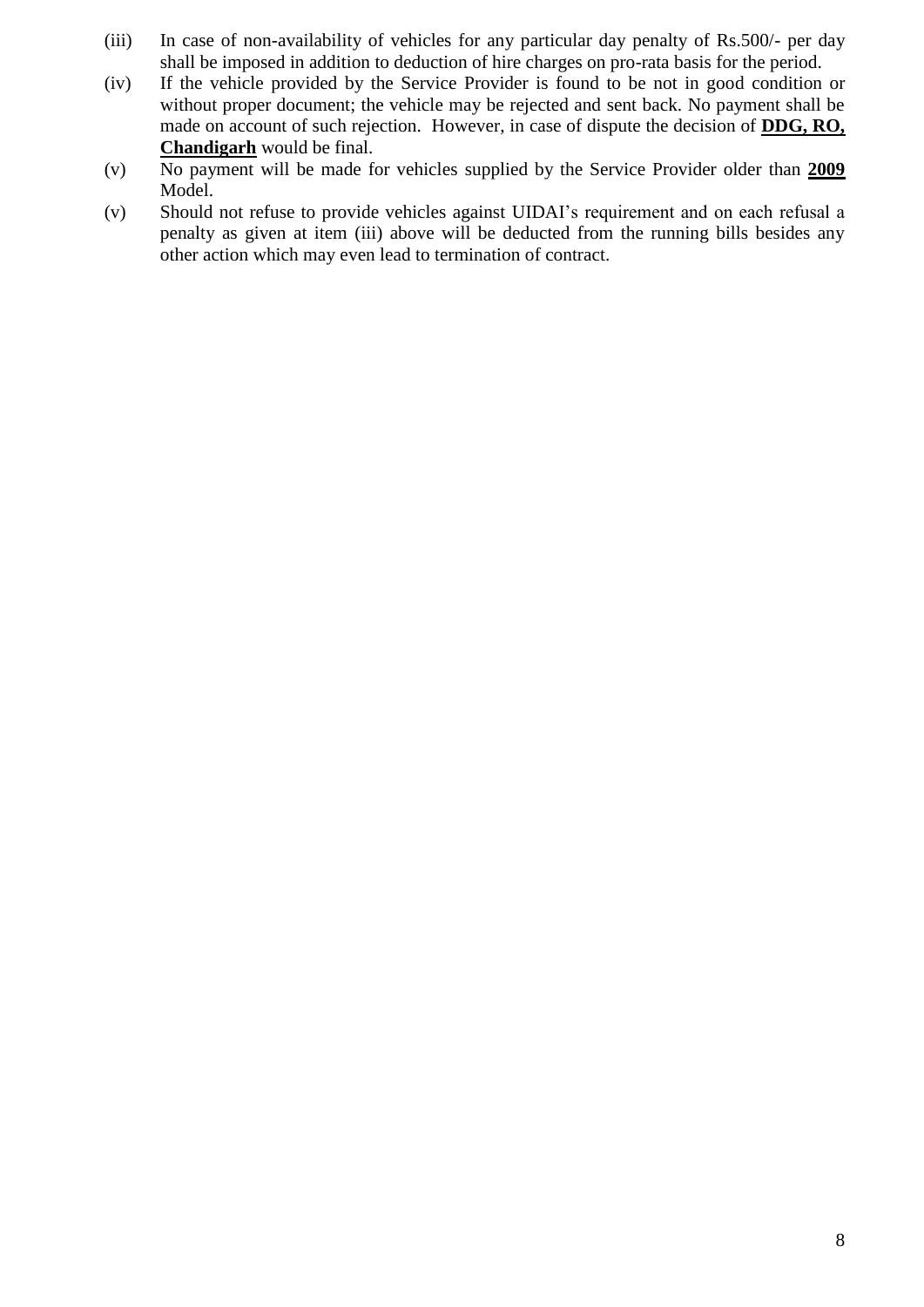## **SECTION-IV GENERAL (COMMERCIAL) CONDITIONS**

#### **1. Bidder Eligibility:**

1.1 The bidder should have at least One year experience certificate of satisfactory performance in similar services preferably with Government /Public Sector or reputed Private Ltd. Companies / Firms.

1.2 The bidder should own or have on company lease sufficient number of commercial vehicles registered as taxis not less than 3 (i.e. minimum 16.67% of the total quantity estimated for hiring) with permit from RTOs in the name of proprietor/ company/ partners/firm/director, and not older than three years from the date of issue of NIT. The full details of the vehicles and a clear declaration that the firm will be able to supply commercial vehicles of model not older than **2009** shall be provided.

#### **2. Right to Accept or Reject:**

UIDAI shall not be bound to accept the lowest or any tender and reserves to itself the right to accept or reject any bid or to accept whole or a portion of tender, as it may deem fit, without assigning any reason thereof and without incurring any liability to the affected bidder(s) for the action of UIDAI.

#### **3. Bid Forms (Two Bid Format).**

- 3.1 The tender should be submitted in **two covers**; *One* super-scribing Technical Bid and **Second** Financial Bid and both the envelopes are in turn, be put in another envelope and this envelope should be superscripted **"Tender for Hiring Vehicles"**. All the three envelopes are to be duly sealed. Technical Bid and Financial Bid shall be opened separately. No indication of the Prices will be made in the Technical Bid. If the tender document is downloaded, then amount of tender document should also be submitted in separate envelop super-scribing as cost of tender document.
- 3.2 Tender will be opened in the presence of Bidders present on the due date of opening i.e. **15.30 Hrs. on 20.12.2011**. Technical Bids of the Tenders received will be opened on that day and the Sealed Financial Bids will be kept in UIDAI custody. The Time, Date and Venue of the opening of FINANCIAL BIDS will be intimated only to those Bidders, whose Technical Bid is accepted after evaluation of details and documents furnished in **Annexure-2**. No correspondence in this regard will be entertained. Incomplete Tender or Tender in which both technical Bid and Financial Bid are found in the same envelope is liable to be rejected. All Columns should be furnished with relevant details and no column should be left blank.
- 3.3 Financial Bid of the selected bidders only will be opened.
- 3.4 Bidder shall furnish the documents as per **Technical Bid Form at Annexure-2**

 3.5 Rates should be quoted as per the Schedule of Requirement & Hire Charges at **Section-V** and should be enclosed to Financial Bid Form at **Annexure-1**. The format for Financial Bid should not be changed in any manner. Addition / deletion / alteration of the text will automatically render the tender invalid and therefore, will be summarily rejected.

3.6 The duly filled tenders must be accompanied with a **EMD of Rs. 20,000/- (Rupees Twenty Thousand only) valid for 180 days** from the date of tender opening as Bid Security as per format at **Annexure-3**.

#### 3.7 **Tender should be submitted to O/o ADG(Admn.) UIDAI, RO, Chandigarh, SCO 139- 141, 3-4 th Floor, Sector-17C, Chandigarh on or before 1500 Hrs. of 20.12.2011.**

3.8 The bidder is requested to examine all instructions, forms, terms and specification in the Bid documents. Failure to furnish all the information required as per Bid Documents or submission of the bids not substantially responsive to the Bid Documents in every respect will be at the bidder"s risk and may result in rejection of the Bid.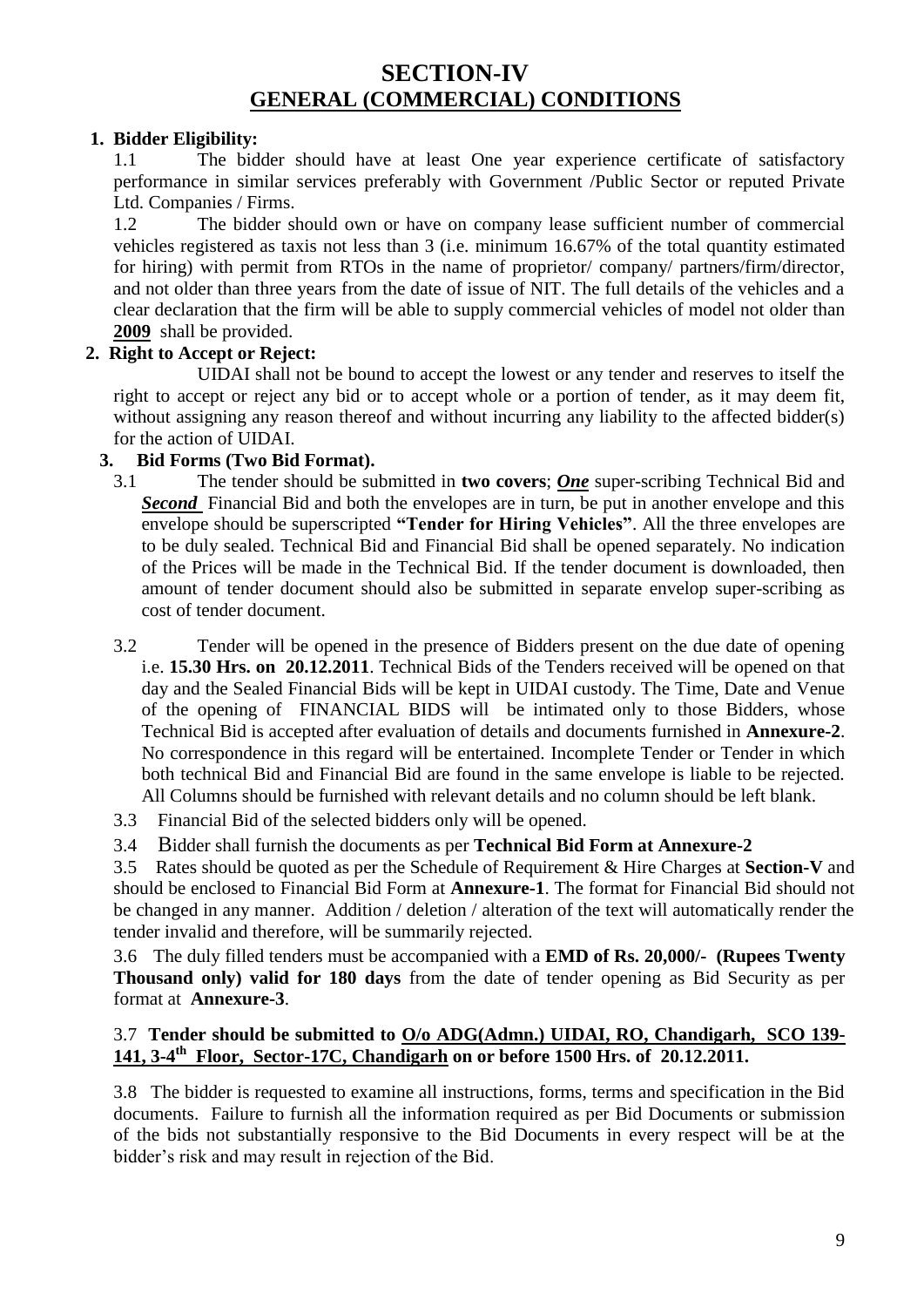3.9 A prospective bidder requiring any clarification on the Bid document shall notify the purchaser in writing. The purchaser shall respond in writing to any request for the clarification of bid document which it receives not later than 7 days prior to the date of opening of Tender.

3.10 At any time, prior to the date of submission of bid, UIDAI may, for any reason whether at its own initiative or in response to a clarification required by a prospective bidder, modify the bid documents by amendments.

3.11 The amendments shall be notified in writing to all prospective bidders and these amendments will be binding on them.

3.12 The bidder shall bear all costs associated with the preparation and submission of the bid. UIDAI in no case be responsible for these costs regardless of the conduct or outcome of the bidding process.

#### 4. **Bid opening**

A Technical Evaluation Committee of UIDAI, RO, Chandigarh shall open the Technical bid cover containing documents detailed as per clause (3.4) in the presence of bidders or their authorized representative who wish to be present at the time of opening of bids on due date. After scrutiny and evaluation of the Technical Bids, the UIDAI will shortlist those who are eligible and the date of opening of Financial Bid will be intimated later on. The financial bid will be opened only in those cases that fulfill the eligibility conditions and furnish all documents as given in Technical Bid.

#### 5. **Bid Evaluation**

5.1 **Financial Bids** shall be evaluated to determine whether they are complete, whether any computational errors have been made whether documents have been properly signed and whether bids are generally in order.

5.2 If there is a discrepancy between words and figures the amount in words shall prevail. Prior to detailed evaluation, UIDAI will determine the substantial responsiveness of each bid to the bid document. A substantially responsive bid is one, which conforms to all the terms and conditions of bid documents without material deviation. A bid determined as substantially non-responsive will be rejected by UIDAI.

5.3 The procedure adopted for comparison of substantially responsive bids shall be on the **total cost of hire of the services for the vehicles** indicated in Scope of Work in **Section-II**, inclusive of all levies and charges as indicated in schedule at **Section V** of the bid document.

#### 6. **Award of Contract**

UIDAI shall consider placement of letter of intent to the bidder with the lowest evaluated price and whose offers has been found technically, commercially and financially acceptable. The bidder shall within 2 weeks of issue of letter of intent, give his acceptance along with performance security in conformity with **clause 17 of Section-IV** and as per format shown in **Annexure-4** of bid document.

#### **7. Right to vary quantities**

UIDAI reserves the right at the time of award of contract to increase or decrease up to 25% of the required quantity of services specified in the schedule of requirements without any change in hiring charges of the offered quantity and other terms and conditions.

#### 8. **Signing of Contract**

8.1 Signing of Agreement shall constitute the award of hiring contract on the bidder.

8.2 Upon the successful bidder furnishing the Performance Security the UIDAI shall discharge its bid security in pursuant to **clause 12**.

#### 9. **Annulment of Award**

Failure of the successful bidder to comply with the requirement of **clause 8** shall constitute sufficient ground for the annulment of the award and forfeiture of the bid security in which event UIDAI may make the award to any other bidder at the discretion of UIDAI or call for new bids.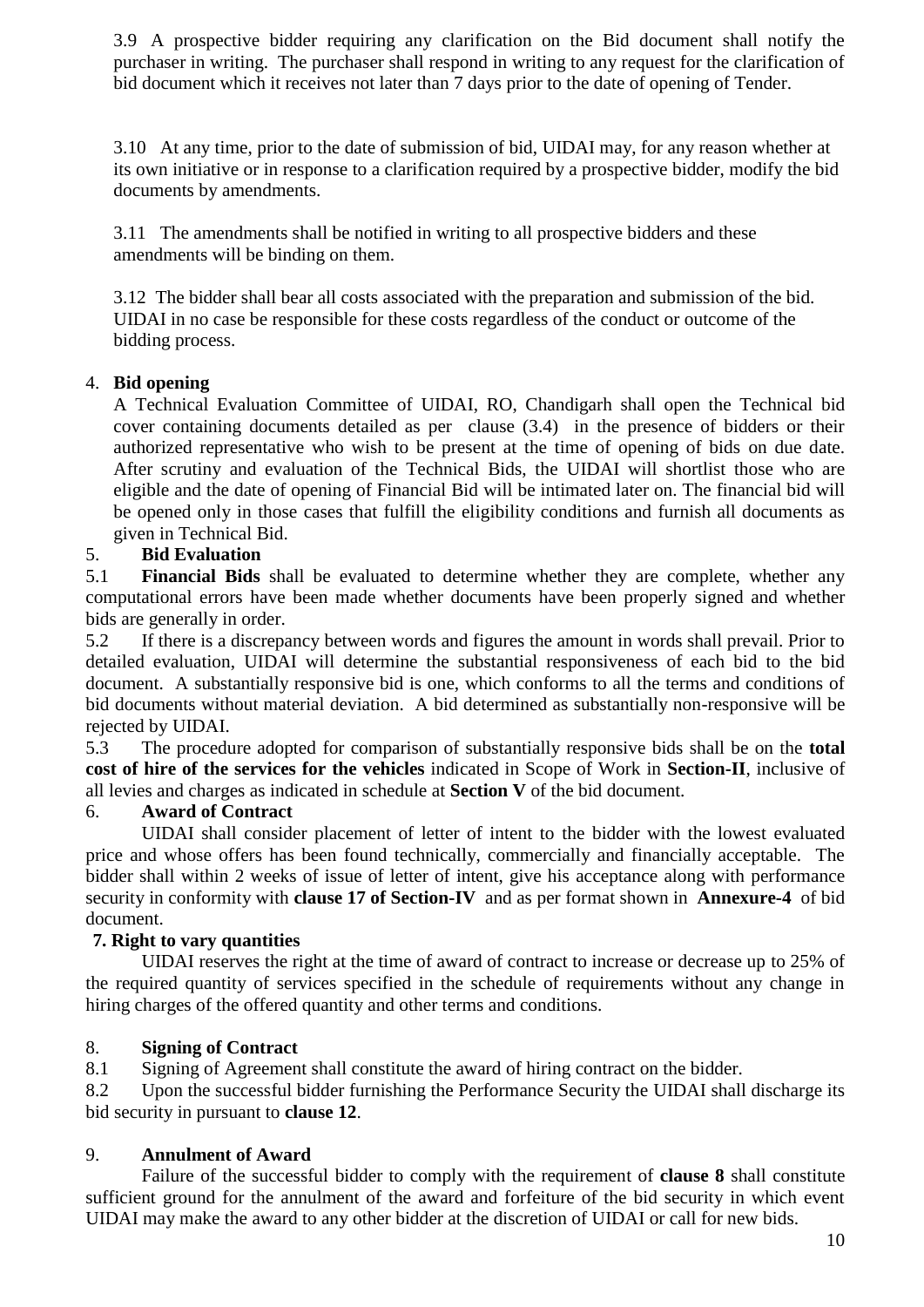#### 10. **Period of validity of bids**

(i) The bid shall remain **valid for 150 days** after the date of opening of bids. A bid valid for a shorter period shall be rejected by UIDAI as non-responsive.

(ii) A bidder accepting the request of UIDAI for an extension to the period of bid validity, in exceptional circumstances, will not be permitted to modify his bid.

#### **11. Bid Price.**

11.1 The supplier shall quote price as per schedule given in **Section V** for all types of Vehicles given in the schedule of requirement. The composite price should include all the type of Taxes, including service Tax etc, as applicable from time to time. However, the basic unit price needs to be individually indicated against the supply under the contract.

11.2 The price quoted by the bidder shall remain fixed during entire period of Contract & shall not be subject to variation on any account. A Bid submitted with an adjustable price quotation will be treated as non-responsive and rejected.

11.3 "Discount" or extra charges if any mentioned by the bidders shall not be considered unless these are specifically indicated in the price schedule.

#### **12. Bid Security**

12.1 Pursuant to **clause 3.6,** the bidder must deposit Rs. 20,000/- (Rupees Twenty Thousand

only) as EMD. The Bid Security shall be in the form of **Demand Draft/Bankers Cheque valid for** 

**180 days** from the date of tender opening and may be submitted in separate cover. 12.2 The successful bidder"s security will be discharged upon the bidder"s acceptance of the award

of contract satisfactorily in accordance with **clause 17 of Section-IV** and furnishing the performance security.

#### **13. The Bid Security may be forfeited**:

13.1 If bidder withdraws his bid during the period of bid validity specified by the bidder in the bid form.

- 13.2 If the successful bidder fails
- i) to sign contract in accordance with clause 18
- ii) to furnish performance security in accordance with clause 17 of Section IV
- iii) A bid not secured in accordance with para 11.1 shall be rejected by the UIDAI as Non-responsive at the bid opening state and returned to the bidder unopened.
- iv) The bid security of unsuccessful bidder will be discharged / returned as early as possible but not later than 30 days after the expiry of the period of bid validity.

#### **14. Terms of Payment:**

14.1 The payment shall be made within 15 working days from the date of receipt of bill in the **O/o ADG(Admn.) UIDAI, RO, Chandigarh**. Monthly bills i.r.o vehicles engaged on monthly basis or daily basis shall be submitted in triplicate to the authority specified in contract along with completed duty slips duly signed by the user by the 5th of the following month for payment. The copy of Service Tax paid Challan for the previous month / quarter as the case may be should be produced along with the bills for payment. In case, the bills are not submitted to UIDAI as per above schedule, it will not take responsibility for delay in payment. The following documents must be attached with bills:

- (i). Photocopy of Service Tax paid challan for previous month/quarter as applicable.
- (ii). Wages paid receipt of previous month.
- (iii). Photo copy of EPF and ESI paid receipt.

14.2 The triplicate copy of the bill will be returned to the Service Provider duly receipted. The bills should be sent to UIDAI for payment vehicle-wise along with the prescribed log book pages duly signed by the users/officers.

14.3 In case the vehicle engaged on monthly basis is to be discontinued during the month, the bill is paid on actual basis, as per terms & conditions.

#### **15. Clause by clause compliance.**

A clause- by – clause compliance of service to be provided shall be given as per Scope of Work **U/S II** and General & Commercial Conditions **U/S-III**. In case of deviation a statement of deviation shall be given.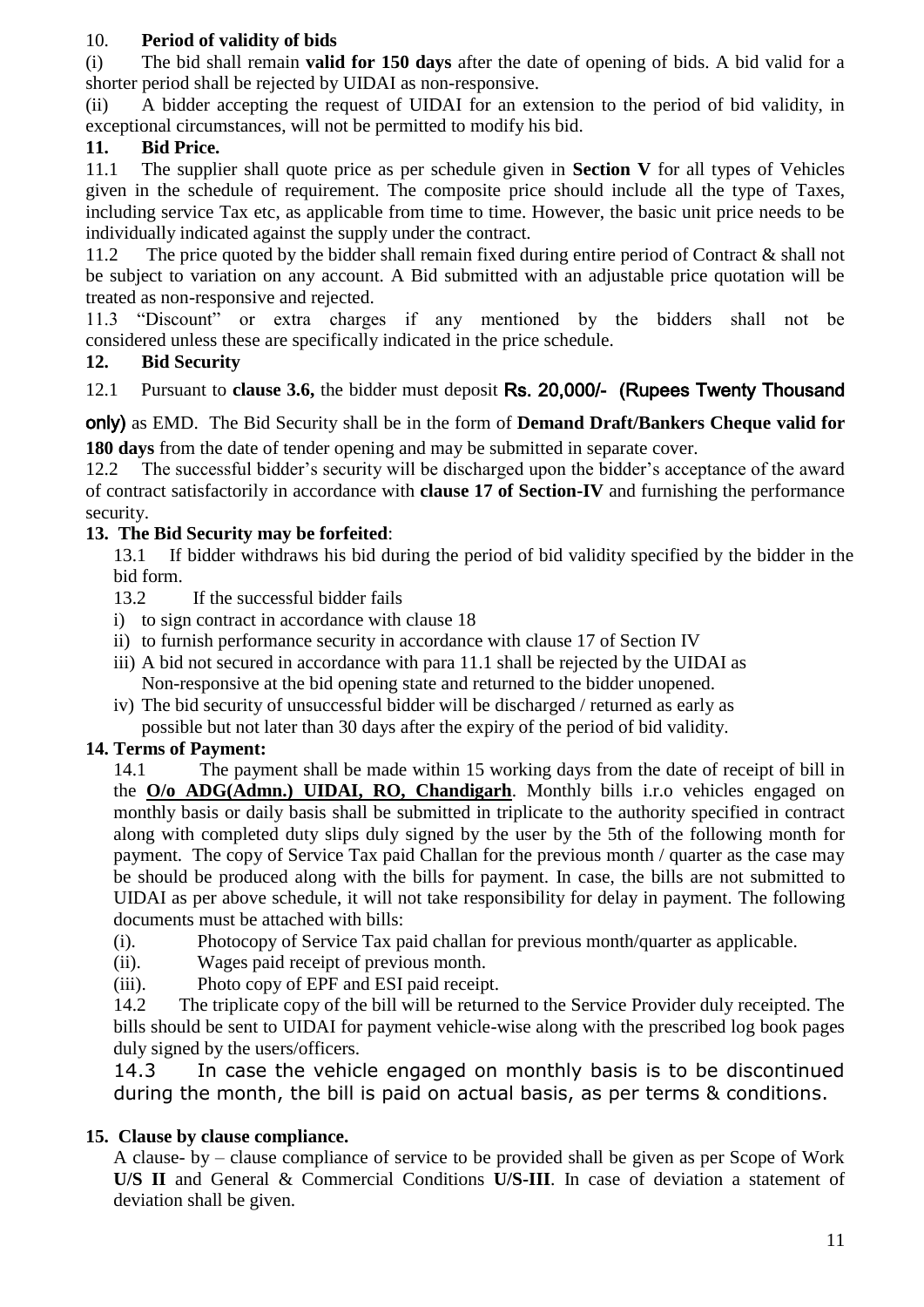#### **16. Duration / Period of Contract:**

Normally contract will be awarded for 1 (one) year. However, extension for the next year/part thereof will be considered keeping in view the various factors, such as prevailing market price, satisfactory performance of the firm.

#### **17. Performance Security:**

17.1 The successful bidder shall be required to deposit an amount equal to 5% of the Tendered value subject to maximum limit of Rs 50,000 (Fifty thousand only) within 1 week of conveying UIDAI"s intention for accepting the bid as Performance Security.

17.2 Performance Security shall be submitted in the form of Bank Guarantee issued by a scheduled Bank and the Performa provided in **Annexure-3** of the bid document.

17.3 Performance Security will be discharged after completion of Service Provider"s performance obligations under the contract.

17.4 If the Service Provider fails or neglects any of his obligations under the contract it shall be lawful for UIDAI to forfeit either whole or any part of performance security furnished by the bidder as compensation for any loss resulting from such failure.

#### **18. Termination of Contract**

18.1 In case of any default by the Service Provider and in any of the terms & conditions (whether General or Special), UIDAI may without prejudice to any other right/remedy which shall have accrued or shall accrue thereafter, terminate the contract, in whole or in part, by giving 2 clear working days notice in writing to the Service Provider.

18.2 All instructions, notices and communications etc. under the contract given in writing and if sent to the last known place of business, shall be deemed to be served on the date, even in ordinary course of post, these would have been delivered to the Service Provider.

18.3 Notwithstanding anything contained herein, UIDAI also reserves the right to terminate the contract at any time or stage during the period of contract, by giving two days notice in writing without assigning any reason and without incurring any financial liability whatsoever to the Service Provider.

#### **19. Termination for insolvency**

UIDAI may also by giving written notice and without compensation to the Service Provider terminate the contract if the Service Provider becomes unwilling, bankrupt or otherwise insolvent without affecting its right of action or remedy as hirer.

#### **20. Insurance**

The Insurance cover protecting the agency against all claims applicable under the Workmen"s Compensation Act, 1948 shall be taken by the Service Provider. The Service Provider shall arrange necessary insurance cover for any persons deployed by him even for short duration. UIDAI shall not entertain any claim arising out of mishap, if any, that may take place. In the event of any liability/claim falling on UIDAI, the same shall be reimbursed /indemnified by the Service Provider.

#### **21. Prices:**

21.1 The rates should be on monthly basis. The KM slabs for monthly hire is shown in **Scope of Work in Section-II**.

21.2 Rates charged by the Service Provider for the services given under the contract shall not be higher than the rates quoted by the Service Provider in his bid.

 21.3 In case of any reduction of taxes and statutory levies (if any) during the contractual period, UIDAI shall take the benefit of decrease in such taxes/ duties for the services to be availed from the date of enactment of revised duties/ taxes.

21.4 In case of increase in taxes/ duties during the contractual period, UIDAI shall be liable to revise the rates as per new taxes/ duties for the services to be availed for the remaining period of the contract.

#### **22. Price Revision:**

22.1 No escalation is admissible on any account whatsoever during the first three months of the contract. After three months of contract increase or decrease in hire charges due to variation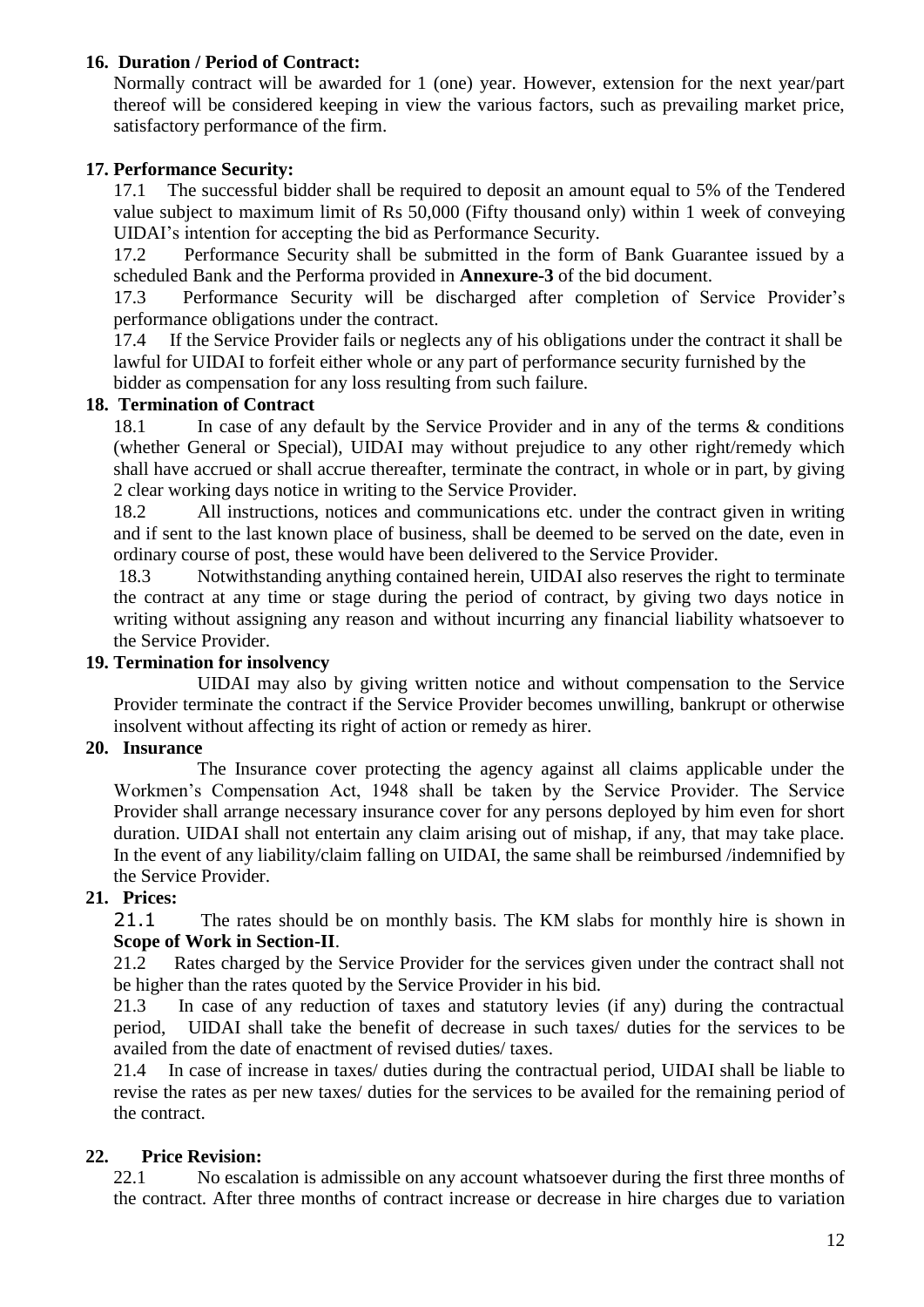in Fuel rates will be worked out and paid only when the variation to base rate is above 10%. Such increase or decrease in the hire charges due to these variations shall be worked out from the base rate on the following formula:

#### **Increase or decrease in Petrol/Diesel during the month =**

Actual KMs run by the vehicle X (Revised rate per litre - Base rate per litre) Average KM per litre of Diesel / Petrol consumption (KMPL)

(**Note:-** The Base Rate of Petrol/Diesel is the prevailing rate on the date of opening of Tender. The Average KMPL is to be assumed as **9 Kms in case of AC cars** and **12 Kms in case of Non-AC Cars in both Petrol & Diesel driven.** If there is decrease in Fuel Price, formula will indicate negative figure which means the deduction shall be done from the bill)

22.2 The review for change in hire charges due to change in fuel rates shall be affected at the end of quarter, irrespective of start of contract i.e. on 31st March, 30th June, 30 Sept, and 31st December. The change in hire charges, if any, shall be applicable from the Ist day of next quarter. Base Rate of fuel would be fuel prices as on date of award of contract.

22.3 In case of minimum average run per litre of fuel (i.e Average KMPL) as assumed above is not achieved by any vehicle, then the extra cost of fuel consumed by the vehicle on the basis of actual KMPL of fuel will be deducted from the payment due for that vehicle.

22.4 The service provider shall submit supplementary bill for reimbursement towards increase in Fuel price on monthly basis without accumulation. This supplementary bill is to be supported with proof of fuel price prevailing on  $1<sup>st</sup>$  of the month.

**22.5 The vehicle must run on Diesel only as per requirement.**

**Note:- Vehicles working on LPG/CNG are not to be engaged by the contractor. In case any vehicle at any stage found to be running on LPG/CNG, a penalty of Rs. 600.00 per day per vehicle will be imposed and the same will be deducted from the contractor bills/security deposit.** 

#### **23. Miscellaneous Conditions:**

23.1 UIDAI reserves right to counter offer price against price quoted by the bidder.

23.2 In case the date fixed for opening of bids is subsequently declared as holiday by the Government of India, the revised schedule will be notified. However, in absence of such notification, the bids will be opened on next working day, time and venue remaining unaltered.

23.3 UIDAI reserves the right to disqualify such bidders who have a record of not meeting contractual obligations against earlier contract entered into with UIDAI and blacklist such bidder / bidders for a suitable period in case they fails to honour their bid without sufficient ground.

#### **24. Force Majeure:**

If any time, during the continuance of this contract, the performance in whole or in part by either party of any obligation under this contract is prevented or delayed by reason of any war, or hostility, acts of the public enemy, civil commotion, sabotage, fires, floods, explosions, epidemics, quarantine restrictions, strikes, lockouts or act of God (Hereinafter referred to as events) provided notice of happenings, of any such eventuality is given by either party to the other within 21 days from the date of occurrence thereof, neither party shall by reason of such events be entitled to terminate this contract nor shall either party have any claim for damages against the other in respect of such on performance or delay in performance under the contract shall be resumed as soon as practicable after such an event may come to an end or cease to exist, and the decision of UIDAI as to whether the supplies have been so resumed or not shall be final and conclusive, provided further that if the performance in whole or part of any obligation under this contract is prevented or delayed by reason of any such event for a period exceeding 60 days either party may, at his option terminate the contract.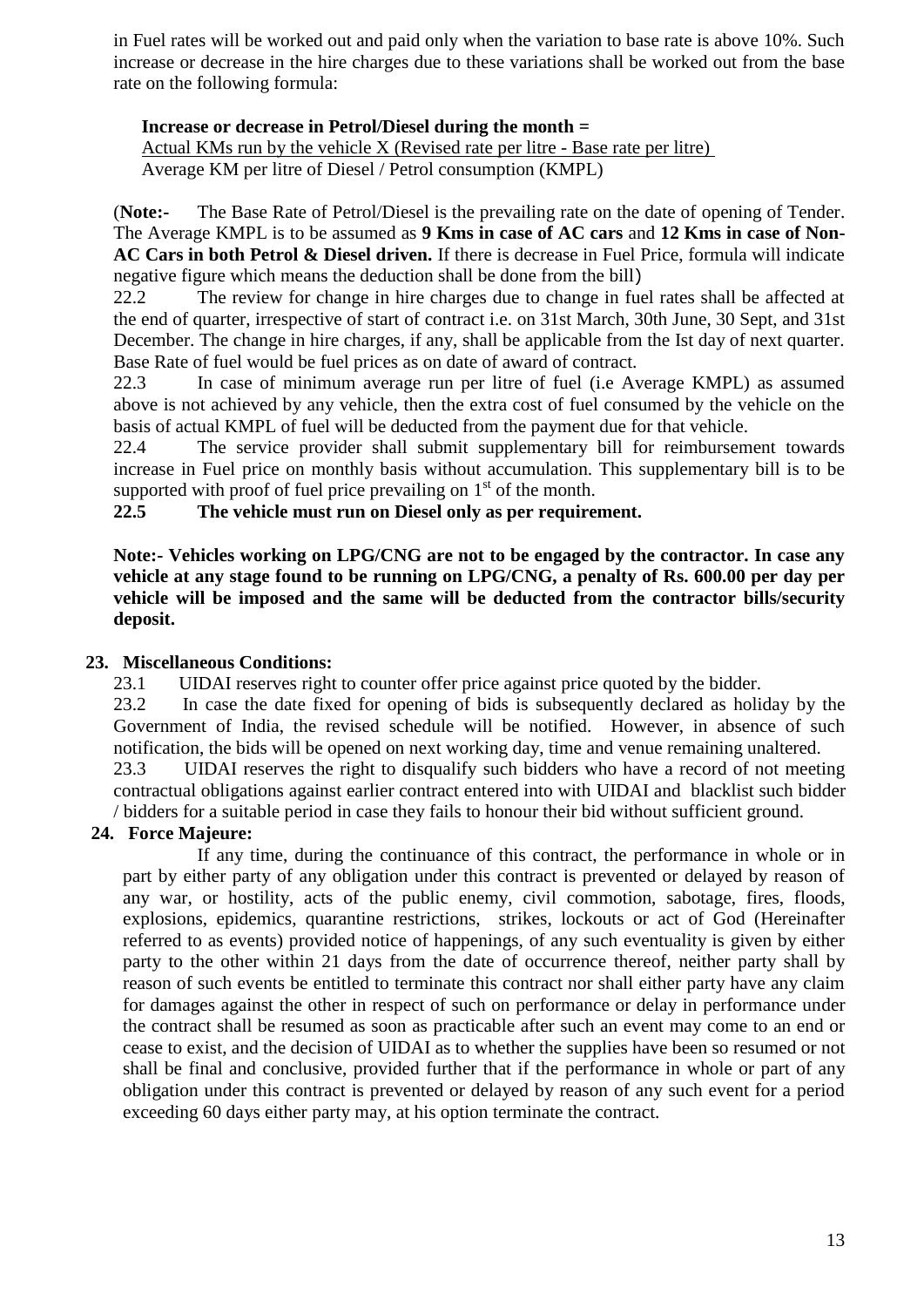#### **25. Arbitration:**

25.1 If any difference arises concerning this Agreement, its interpretation on the payment to be made thereunder, the same shall be settled by mutual consultations and negotiations. If attempts at conciliation do not yield any results within a period of 30 days, either party may request the other for submission of the dispute for decision by an arbitral tribunal containing a Sole Arbitrator to be appointed by DDG, Regional Office, UIDAI, Chandigarh. The arbitration proceedings shall take place at Regional Office, UIDAI,

Chandigarh. The provisions of Arbitration and Conciliation Act, 1996 and the rules framed hereunder and in force shall be applicable to such proceedings.

 25.2 The venue of Arbitration proceeding shall be Office of D**DG, UIDAI, RO, Chandigarh at Sector 17C, Chandigarh** or such other place as the arbitrator may decide.

25.3 The arbitrator may from time to time with the consent of both the parties enlarge the time frame for making and publishing the award. Subject to aforesaid arbitration and conciliation Act, 1996 and the rules made there under, any modification thereof for the time being in force shall be deemed to apply to the arbitration proceeding under this clause.

#### **26. Set Off (Recovery of Sum Due):**

26.1 Any sum of money due and payable to the Service Provider (including security deposit refundable to him) under this contract may be appropriated by UIDAI and set off the same against any claim of UIDAI for payment of a sum of money arising out of this contract or under any other contract made by Service Provider with UIDAI.

26.2 In the event of said security deposit being insufficient, the balance of total amount recoverable, as the case may be shall be deducted from any sum due to the Service Provider under this or any other contract with UIDAI, RO, Chandigarh. Should this amount be insufficient to cover the said full amount recoverable, the Service Provider shall pay to UIDAI, RO, Chandigarh on demand the balance amount, if any, due to UIDAI, RO, Chandigarh within 30 days of the demand by UIDAI.

26.3 If any amount due to the company is so set off against the said security deposit, the service Provider shall have to make good the said amount so set off to bring the security deposit to the original value immediately by not later than 10 days.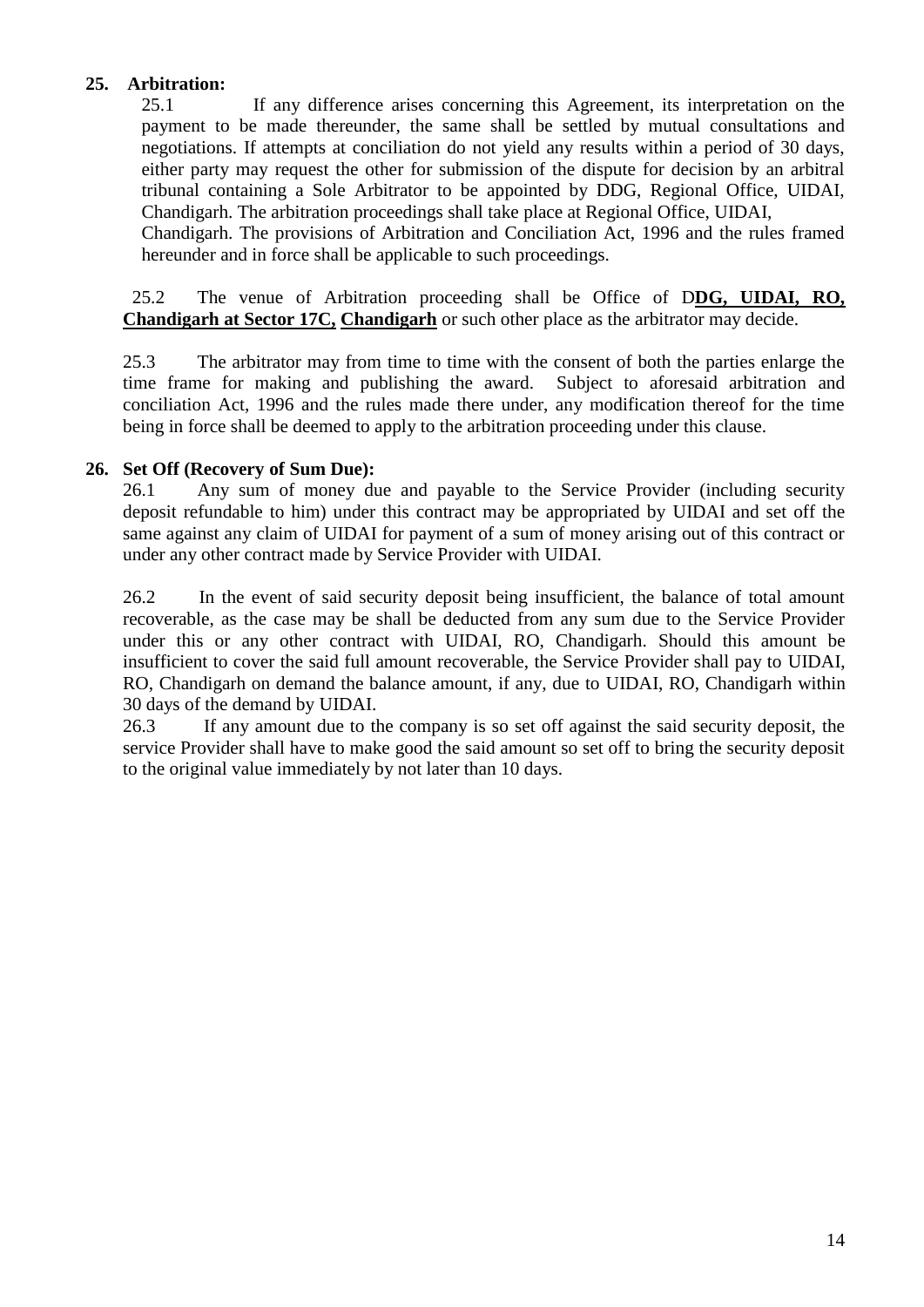# **SECTION-V**

#### **SCHEDULE OF REQUIREMENT AND HIRE CHARGES**

### **Scheduled Works: Monthly KM Hire Slab:**

|                    |                          | Hire Charges per vehicle $(Rs)$   Hire Charges<br>Unit (per month) Slab Rate $\vert$ | per<br>vehicle (Rs) Unit<br>(per month) Slab<br>Rate |                               |
|--------------------|--------------------------|--------------------------------------------------------------------------------------|------------------------------------------------------|-------------------------------|
| <b>Slab</b><br>No. | <b>Monthly Hire slab</b> | Tata Indica cars                                                                     | SX4 or equivalent<br>car                             | <b>Service Tax</b><br>$%$ age |
|                    | 2000 KMs /<br>month      |                                                                                      |                                                      |                               |

- a) For extra KM (Rs./KM) :- fixed charges(including Service Tax) will be paid on pro rata basis.
- b) Outstation Night halt charges (Rs./Halt) (including Service Tax) :- Rs. 100/- per night (fixed)
- c) Overtime charges per hour(including Service Tax) :- Rs. 16.50 (fixed)
- d) The additional requirement for a short period to meet the 'Peak Operational requirement' if any on day to day basis is also to be met with at the same rate quoted for regular work on pro-rata basis i.e. 25 days.

**DATE SIGNATURE** 

 **SEAL**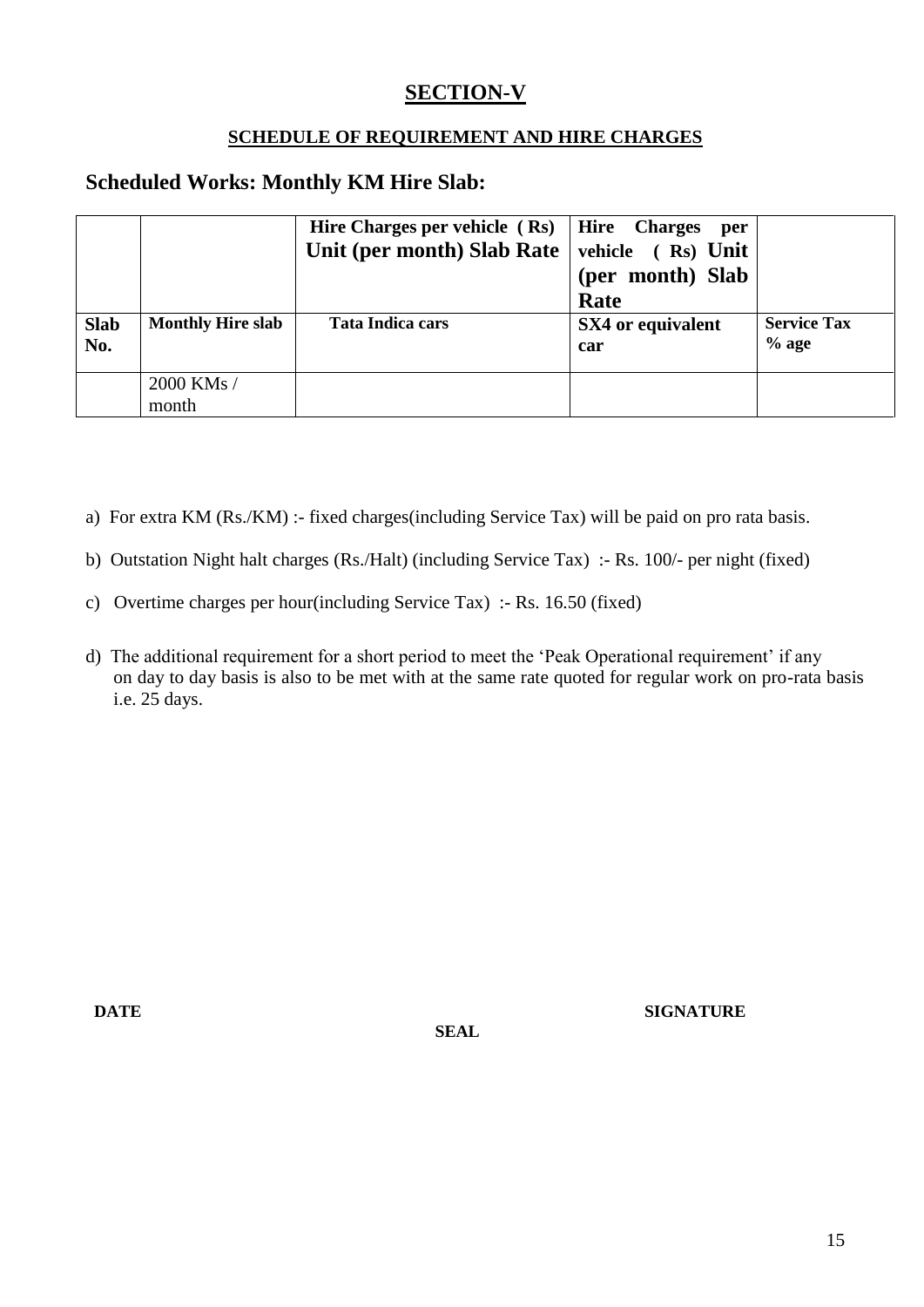#### **ANNEXURE-1**

#### **FINANCIAL BID**

Tender No. No. NIT/3/ 2011 dated 2011

A : (Name & Address of the Purchaser)

Dear Sir,

- 1. Having the conditions of contract and services to be provided Nos…………. the receipt of which is hereby duly acknowledged, we, undersigned, offer to provide commercial vehicles in conformity with the conditions of contract and specifications for the sum shown in the **Schedule of Requirement & Hire Charges** attached herewith and made part of this Bid.
- 2. We undertake, to enter into agreement within one week of being called upon to do so and bear all expenses including charges for stamps etc and agreement will be binding on us.
- 3. If our Bid is accepted, we will obtain the guarantees of a Scheduled Bank for a sum not exceeding 5% of the contract sum for the due performance of the Contract.
- 4. We agree to abide by this Bid for a period of 150 days form the date fixed for Bid opening and it shall remain binding upon us and may be accepted of any time before the expiration of that period.
- 5. Until an agreement is signed and executed, this Bid together with your written acceptance there of in your notification of award shall constitute a binding contract between us.
- 6. Bid submitted by us is properly sealed and prepared so as to prevent any subsequent replacement.
- 7. We understand that you are not bound to accept the lowest or any bid, you may receive.

Dated this ……………………..Day of ………………2011.

Signature of

In capacity of

Duly authorized to sign the bid for and on behalf of …………….. Witness ……………………………………………………………

Address …………………………………….

Signature

**Encls:** Schedule of Requirement & Hire charges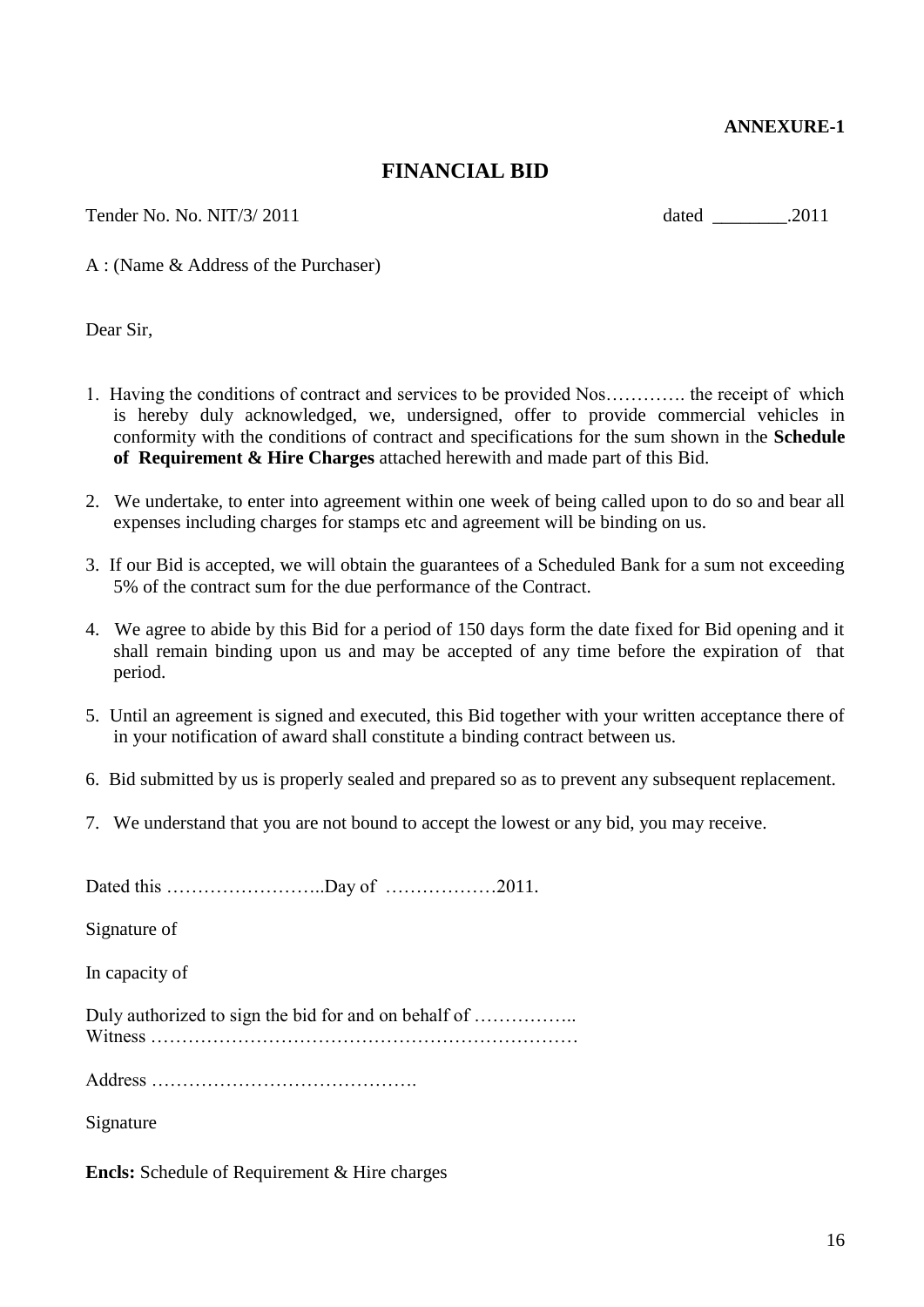# **SUB: HIRING OF VEHICLES FOR O/o UIDAI, REGIONAL OFFICE CHANDIGARH**

Tender Ref: Date:

**TECHNICAL BID** 

To be filled in by the Bidder (enclose copy of documents to support your statement)

| $\mathbf{1}$ . | Name and Postal Address of the Bidder:<br>Phone:<br>Mobile:<br>Fax:<br>E-Mail:                                                                                                                                                                                                      |
|----------------|-------------------------------------------------------------------------------------------------------------------------------------------------------------------------------------------------------------------------------------------------------------------------------------|
| 2.             | Is your concern Recognised / Registered<br>(Attach Photocopy as a proof)                                                                                                                                                                                                            |
|                | Tick as applicable<br>a. Recognized by Govt. of India as Tourist Transport operator<br>b. Registered under Companies Act<br>c. Registered under Shops and Establishment Act<br>d. Registered as firm<br>e. Proprietorship / Any other category (please specify)                     |
| 3.a            | Income Tax Permanent account Number (PAN) :<br>(attach Proof)                                                                                                                                                                                                                       |
| 3.b            | Service Tax Registration Number<br>(attach Proof)                                                                                                                                                                                                                                   |
| 3.c            | Registration/Allotment Number of<br>ESI (Attach proof)<br><u> 1980 - Johann Barbara, martxa alemaniar a</u><br>EPF (Attach Proof)<br>Any other social security scheme for workers :<br>(Like group insurance/personal accident insurance/pension etc for Drivers) (Give<br>details) |
| 4.             | Experience (attach performance Certificate from the Govt. / PSU Companies / Public                                                                                                                                                                                                  |
| 5.             | Detailed Statement of Registered commercial vehicles of 2 year old or less<br>as per format at Annexure-2A.                                                                                                                                                                         |

 **SEAL**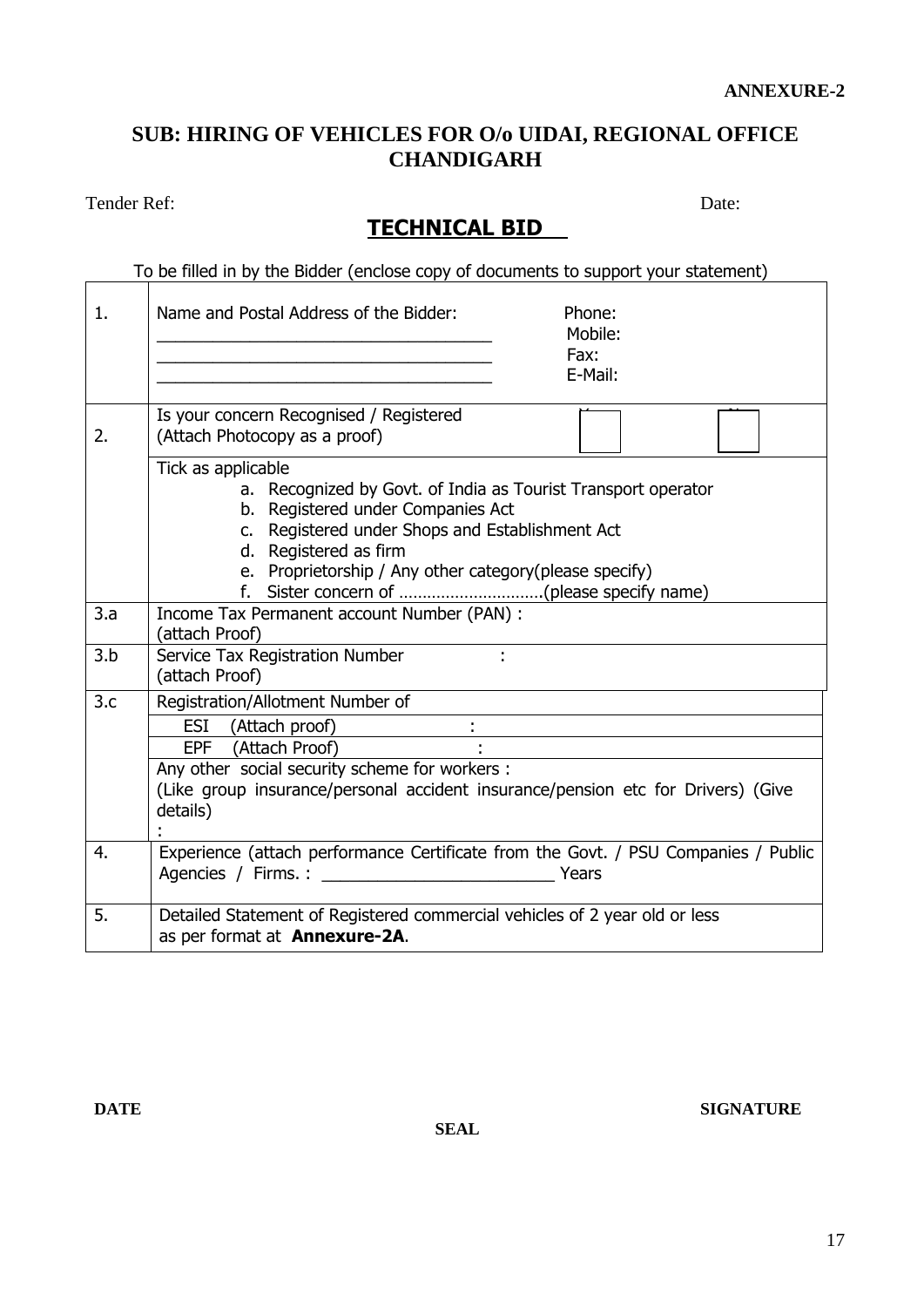# **Statement of Vehicles owned by the Bidder**

## **BIDDER"S NAME:\_\_\_\_\_\_\_\_\_\_\_\_\_\_\_\_\_\_\_\_\_\_\_\_\_**

**COMPANY"S NAME:\_\_\_\_\_\_\_\_\_\_\_\_\_\_\_\_\_\_\_\_\_\_\_\_\_\_**

|                       | Details of "OWNED" Vehicles of Three Years old or less in our fleet of operation as on date: |        |              |                                          |                                |                         |         |             |           |  |
|-----------------------|----------------------------------------------------------------------------------------------|--------|--------------|------------------------------------------|--------------------------------|-------------------------|---------|-------------|-----------|--|
| SL.<br>N <sub>O</sub> | Registration                                                                                 | Model  | Date of      | <b>Vehicle</b><br>Owner's /              | Vehicle Type<br>(Indica/SX4 or | <b>Validity Details</b> |         |             |           |  |
| $\bullet$             | Number                                                                                       | (Year) | Registration | equvt. Please<br><b>Name</b><br>specify) |                                | Permit                  | Fitness | Road<br>Tax | Insurance |  |
| $\mathbf{1}$          |                                                                                              |        |              |                                          |                                |                         |         |             |           |  |
| $\overline{2}$        |                                                                                              |        |              |                                          |                                |                         |         |             |           |  |
| $\mathfrak{Z}$        |                                                                                              |        |              |                                          |                                |                         |         |             |           |  |
| 4.                    |                                                                                              |        |              |                                          |                                |                         |         |             |           |  |
| $5\overline{)}$       |                                                                                              |        |              |                                          |                                |                         |         |             |           |  |
| $6 \overline{6}$      |                                                                                              |        |              |                                          |                                |                         |         |             |           |  |
| $7\phantom{.0}$       |                                                                                              |        |              |                                          |                                |                         |         |             |           |  |
| 8                     |                                                                                              |        |              |                                          |                                |                         |         |             |           |  |
| $\mathsf{G}$          |                                                                                              |        |              |                                          |                                |                         |         |             |           |  |
| 10                    |                                                                                              |        |              |                                          |                                |                         |         |             |           |  |

**Note:** Use additional sheets if required.

**Declaration:**

**The details as above furnished are correct and true. I undertake to produce original Documents of the above said vehicles for verification as and when called for.**

**DATE BIDDERS"S SIGNATURE OFFICE SEAL**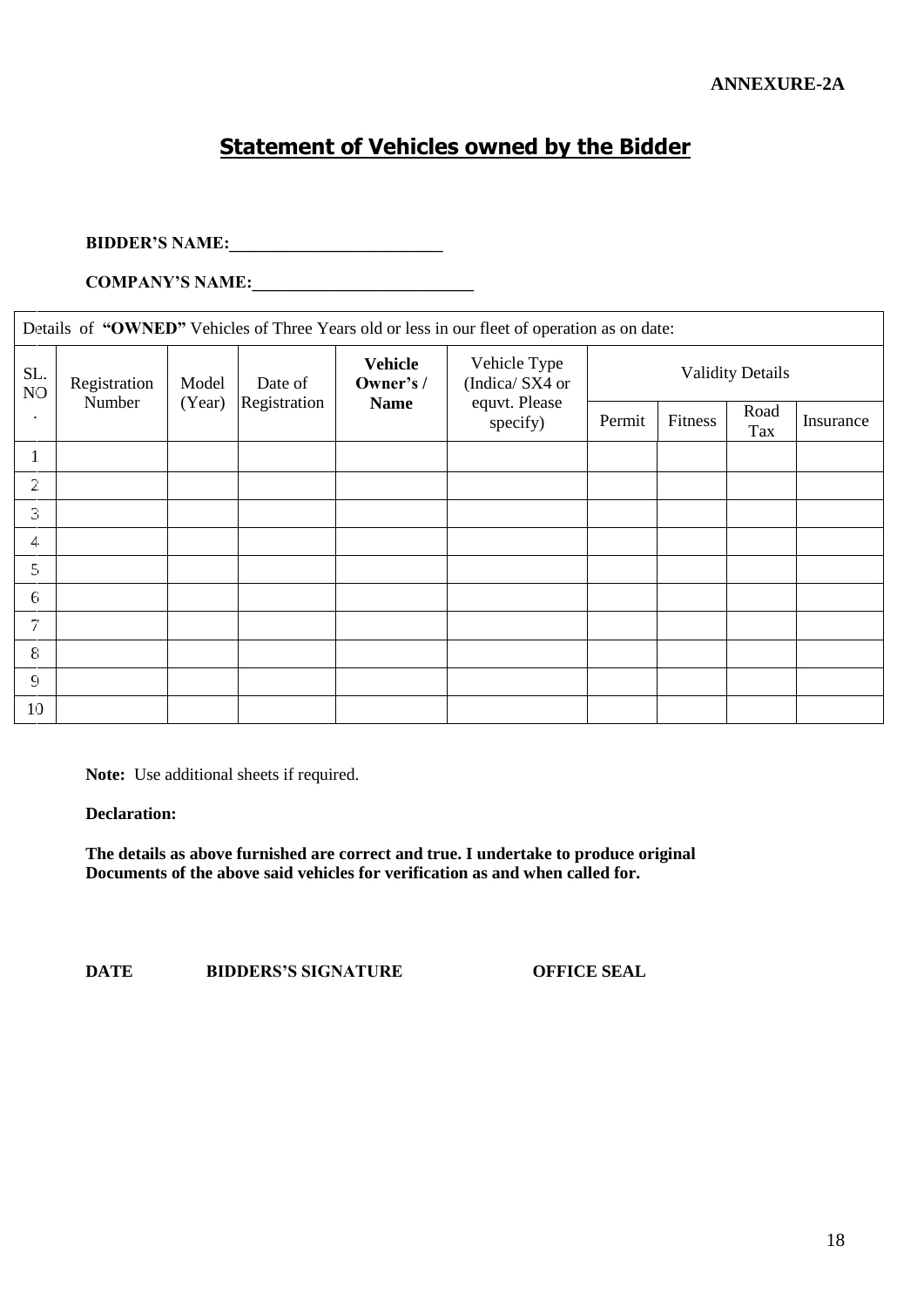# **PERFORMANCE SECURITY BOND**

In consideration of Unique Identification Authority of India, O/o DDG, RO, Chandigarh (here in after called the UIDAI, Chandigarh) having agreed to exempt \_\_\_\_\_\_\_\_\_\_\_\_\_\_\_\_\_\_\_\_\_\_\_\_\_\_\_\_\_\_\_\_\_\_\_\_\_\_\_\_\_\_\_\_\_\_\_\_\_ (here in after called the said Service Provider(S) from the demand of security deposit  $/$ earnest money of Rs. \_\_\_\_\_\_\_\_\_\_\_\_\_\_on production of Bank Guarantee forRs. \_\_\_\_\_\_\_\_\_\_For the due fulfillment by the said Service Providers of the terms & conditions to be contained in an Agreement in connection with the contract for supply of we, (name of the bank) \_\_\_\_\_\_\_\_\_\_\_\_\_\_\_\_\_\_\_\_\_\_\_\_\_\_\_\_\_\_\_\_\_\_\_\_\_(here in after referred to as "the Bank") at the request of Service Provider's do hereby undertake to pay to the UIDAI, an amount of not exceeding \_\_\_\_\_\_\_\_\_\_\_\_\_\_\_\_\_\_\_\_\_\_\_\_\_\_\_\_\_\_\_\_\_\_\_, against any loss or damage caused to or suffered or would be caused to or suffered by the UIDAI, by reason of any breach by the said Service Provider's of any of the terms  $\&$  conditions contained in the said agreement.

- 2. We (name of the bank) do hereby undertake to pay the amounts due and payable under this guarantee without any demur, merely on a demand from the UIDAI, \_\_\_\_\_\_\_\_\_\_\_\_\_\_\_\_\_\_\_\_ stating that the amount claimed is due by way of loss or damages caused to or would be caused to or suffered by the UIDAI, \_\_\_\_\_\_\_\_\_\_\_\_\_\_\_ reason of breach by the said Service Provider"s of any of the terms & conditions contained in the said agreement or by reason of the Service Providers failure to perform the said Agreement. Any such demand made on the bank shall be conclusive as regards the amount due and payable by the Bank under this guarantee where the decision of the UIDAI, in these counts shall be final and binding on the bank. However, our liability under this guarantee shall be restricted to an amount not not exceeding Rs. \_\_\_\_\_\_\_\_\_\_\_\_\_\_\_\_\_\_\_\_\_\_\_\_\_\_\_\_\_\_\_\_\_\_\_\_\_\_\_\_\_\_\_\_\_\_\_\_\_\_\_\_\_\_\_\_\_\_\_\_.
- 3. We undertake to pay to the UIDAI, any money so demanded not withstanding any disputes raised by the Service Provider(s)/supplier(s) in any suit or proceeding pending before any court or tribunal relating there to our liability under the present being absolute and equivocal. The payment so made by us under this bond shall be valid discharge of our liability for payment there under and the Service Provider(s)/ supplier(s) shall have no claim against us for making such payment.
- 4. We (name of the bank)  $\blacksquare$ the guarantee herein contained shall remain in full force and effect immediately for a period of one year from date herein and further agrees to extend the same from time to time (one year after) so that it shall continue to be enforceable till all the dues of the UIDAI, and the under or by virtue of the said agreement have been fully paid and its claims satisfied or discharged or till UIDAI,  $\blacksquare$  certifies that the terms  $\&$  conditions of the said agreement have been fully and properly carried out by the said Service Provider(s) and accordingly discharges this guarantee.
- 5. We (name of the bank) further agree with the UIDAI, \_\_\_\_\_\_\_\_\_\_\_\_\_\_\_\_ that the UIDAI, \_\_\_\_\_\_\_\_\_\_\_\_ shall have the fullest liberty without our consent and without affecting in any manner our obligations here under to vary and of the terms & conditions of the said agreement or to extend time of performance by the said contactor(s) from time to time or to postpone for any time to time any of the powers exercisable by the UIDAI, \_\_\_\_\_\_\_\_\_\_\_\_\_\_\_\_\_\_\_\_\_ against the said Service Provider(s) and to forbear or enforce any of the terms & conditions relating to the said agreement and we shall not be relieved from our liability by reason of any such variation, or extension being granted to the said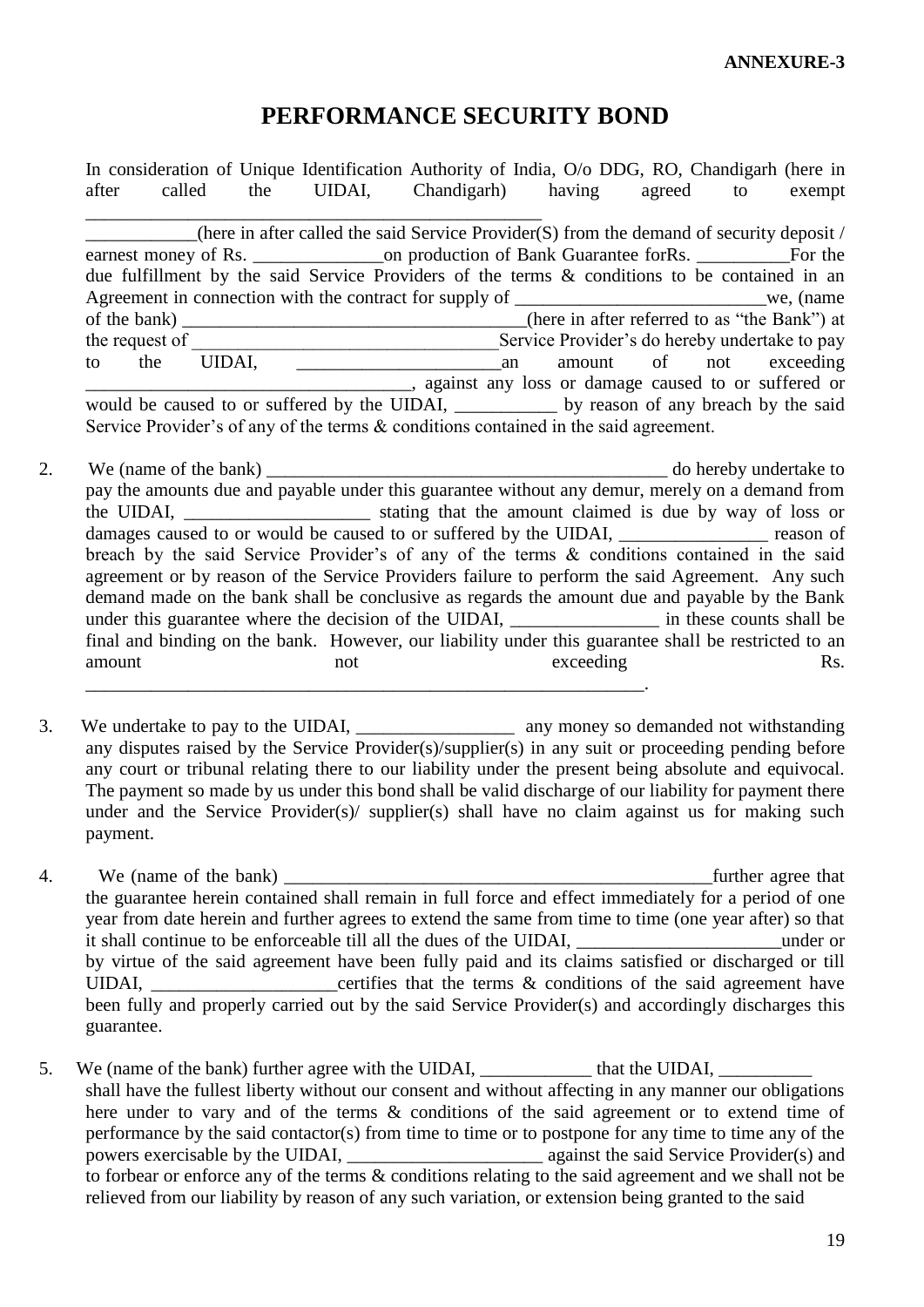Service Provider(s) or for any forbearance, and or any omission on the part of the UIDAI, \_\_\_\_\_\_\_\_\_\_\_\_\_\_\_\_ or any indulgence by the UIDAI, \_\_\_\_\_\_\_\_\_\_\_\_\_\_to the said Service Provider(s) or by any such matter or thing whatsoever which under the law relating to sureties would , but for this provision, have effect of so relieving us.

- 6. This guarantee will not be discharged due to the change in the constitution of the Bank or the Service Provider(s) / supplier(s)
- 7. This guarantee shall be irrevocable and the obligations of the Bank herein shall not be conditional to any prior notice by UIDAI.

Dated :

For \_\_\_\_\_\_\_\_\_\_\_\_\_\_\_\_\_\_\_\_\_\_\_\_\_\_\_\_\_\_\_\_\_\_\_\_\_\_

(Indicating the name of the bank)

N.B. This guarantee should be issued on non-judicial stamped paper, stamped in accordance with the stamp act.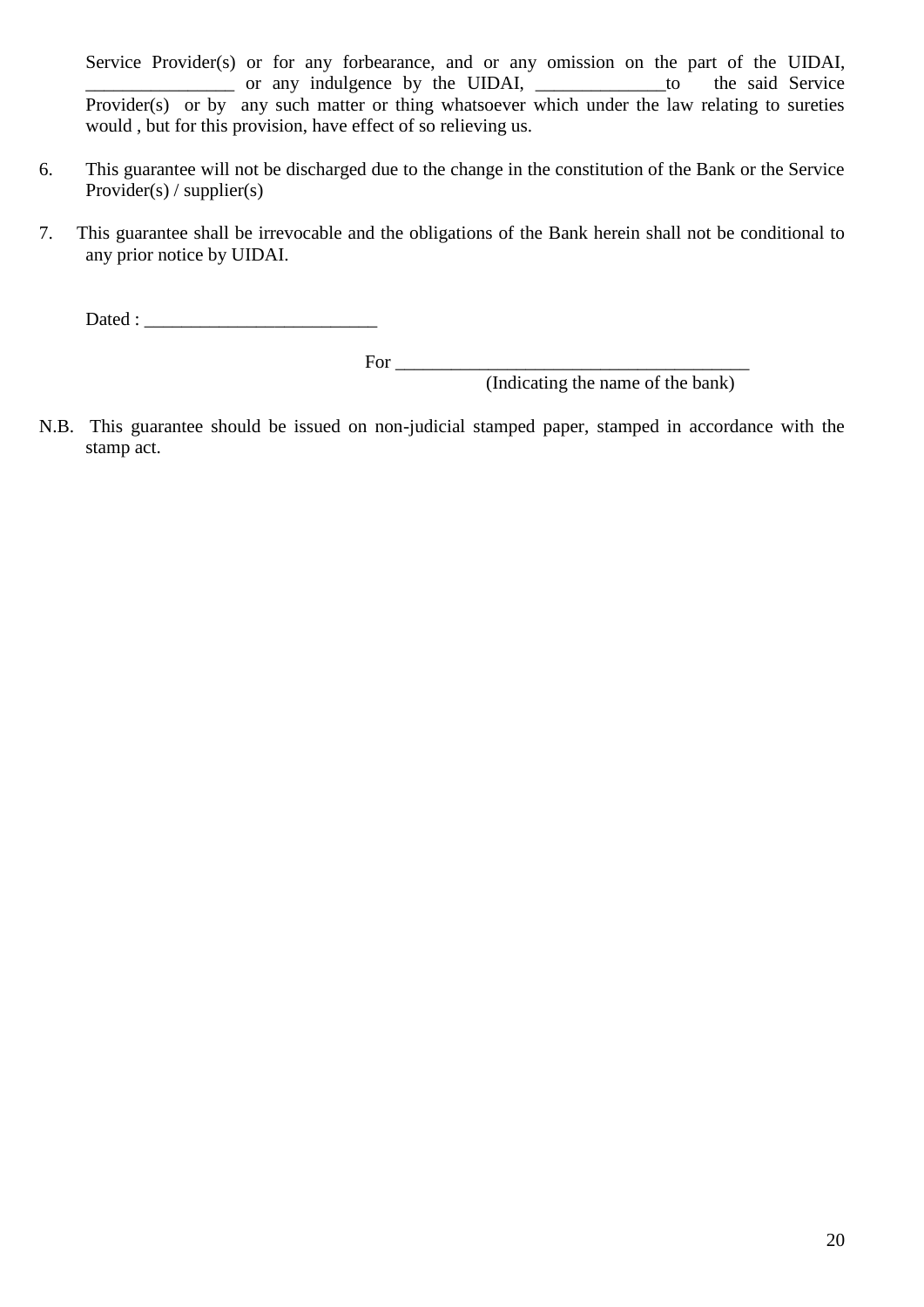# **AGREEMENT FOR VEHICLE HIRE**

|              |  |  |  |                                                                           |  | day of $2011$ between M/S                  |                   |  |
|--------------|--|--|--|---------------------------------------------------------------------------|--|--------------------------------------------|-------------------|--|
|              |  |  |  |                                                                           |  | (herein after called the Service Provider) |                   |  |
| whose        |  |  |  | term includes its successors and assignees) whose registered office is at |  |                                            |                   |  |
|              |  |  |  |                                                                           |  |                                            | and is registered |  |
| under        |  |  |  |                                                                           |  | and acting through its authorized          |                   |  |
| official Sh. |  |  |  |                                                                           |  |                                            |                   |  |

#### **AND**

Unique Identification Authority of India ( herein after called the UIDAI whose term includes its successors and assignees) having its Regional Office, 3-4<sup>th</sup> Floor, SCO 139-141, Sector 17C, Chandigarh and acting through Deputy Director General. The Service Provider will provide Commercial vehicles on hire basis for Unique Identification Authority of India(UIDAI), RO, Chandigarh for official use on the terms and conditions herein contained, and rates as mentioned schedule in appendix-I. The "Service Provider" has deposited Rs. Rupees and the extension of the extension of the Performance in the Performance of the Performance Security.

Now these present witnesses and it is hereby agreed and declared by and between the parties to these present as followings.

1. The Service Provider shall during the period of this contract, that is to say from to \_\_\_\_\_\_\_\_\_\_\_ or until this contract is determined by such notice as herein after mentioned, will provide commercial vehicles not older than three year model, on the rates accepted as described in schedule vide appendix-I to this agreement. UIDAI shall reimburse that amount of service tax, if any, paid by the Service Provider to the authorities on account of the services rendered by him to UIDAI. This reimbursement shall be admissible on production of proof of deposit of the same by the Service Provider. It is agreed by the Service Provider that number of vehicles required is likely to change and may be demanded according to the exigencies of service by UIDAI.

2. The Service Provider shall comply with all the terms and conditions of Bid documents contained which are part and parcel of this agreement and forms integral part of this agreement and also the following.

3. It is anticipated that the Service Provider will supply vehicles to these authorities on regular basis until such time the contract is valid and the parties in agreement are satisfied with the performance of the contract.

4. The Service Provider agrees with the UIDAI, RO, Chandigarh and with each authority competent to order that every contract of hire order should be subject to the terms of this Agreement for vehicle Hire and in the event of a conflict between these terms and the terms in hire order, the terms of this Agreement for vehicle Hire shall prevail.

5. Service Provider will provide vehicles to UIDAI, RO, Chandigarh not older than three years and registered for the commercial purpose only and taxes; insurance etc. due on such vehicles shall be the liability of the Service Provider.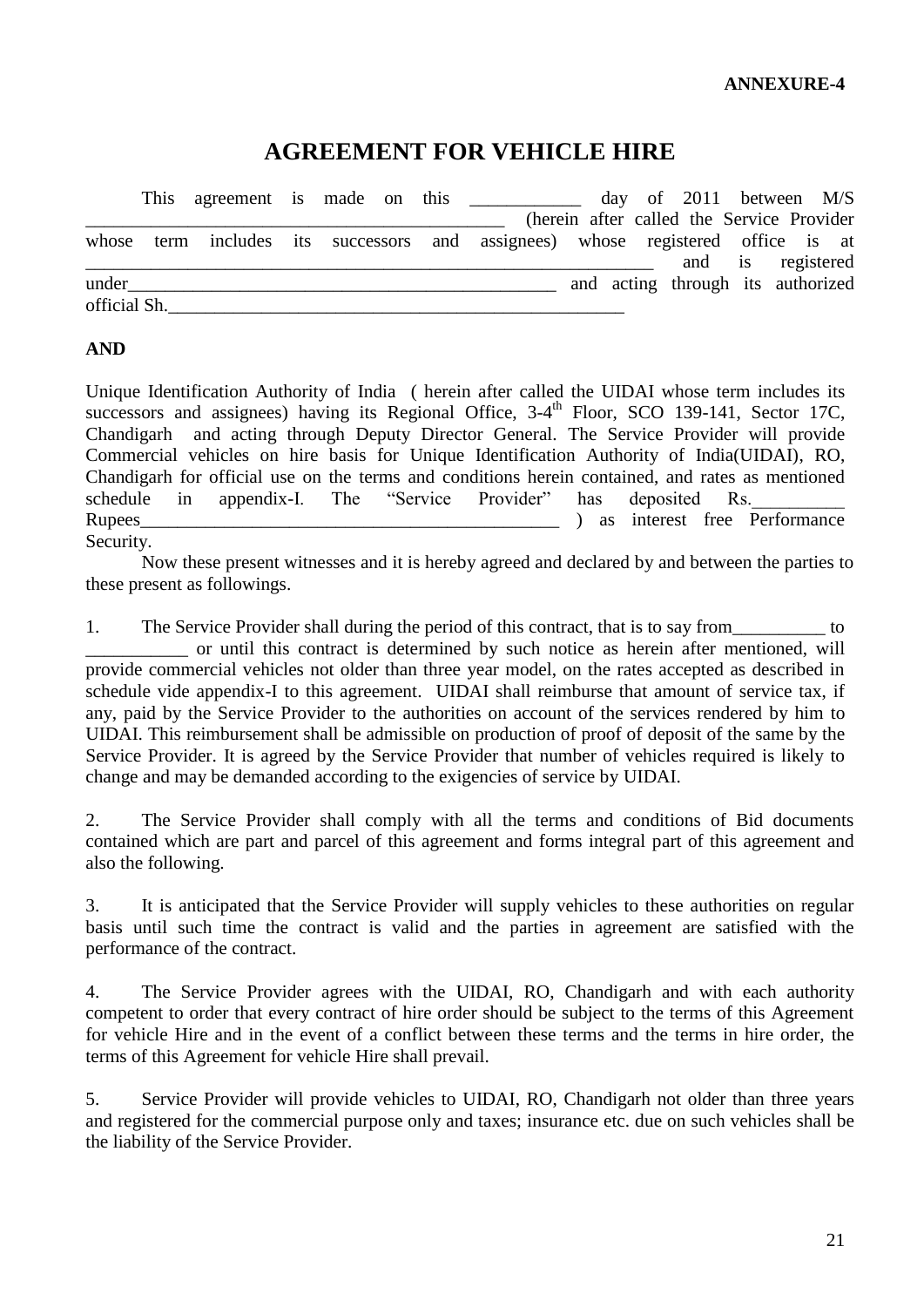6. The Service Provider should provide the particular make & model of vehicle as agreed upon in the contract. The UIDAI, RO, Chandigarh only reserves the right to substitute it with another similar vehicle. If for any reason whatsoever the UIDAI is not happy with the condition of the vehicle provided, the Service Provider"s nearest office will be informed immediately and they should accept any liability to replace it as per requirement. If for any reason the Service Provider is not in a position to provide a substitute vehicle as demanded by the UIDAI then the UIDAI will be free to engage a vehicle from the open market and debit the expenditure on account of it on the claims payable to the Service Provider

7. Service Provider will submit bills in accordance with Section-IV, Clause (14) of the Bid document to the Controlling Officer of concerned section of Regional Office, UIDAI, Chandigarh on monthly basis for release of payment by UIDAI.

8. The driver of the vehicle shall always hold a valid Photo Identity Card issued by the UIDAI Office or any other local Central / State govt. office. The bills shall be raised to UIDAI by the Service Provider. Counting of distance will be from the starting point of the user and closing at the point wherever user completes his / her travel. The distance covered in each way between user delivery address and the garage/ normal parking place will be allowed on actual basis or 5 KMs whichever is less.

9. If the Service Provider fails to provide the vehicle to UIDAI and if the service is not found satisfactory enough, the UIDAI shall have the right to terminate the contract in whole or part as per clause (18) of Section IV of Bid Document.

10. In the event of any mechanical failure/breakdown of vehicle after it"s reporting for duty, the Service Provider shall arrange for replacement by another Commercial Vehicle. Non-compliance may attract penalty as per Clause (15)(i) of Section III of Bid Document i.e. if the number of breakdowns exceeds three times in a month, a penalty of Rs.300/- per breakdown shall be imposed.

11. The following penalties will accrue to the Service Provider in addition to the deduction on hire charges on pro-rata basis in the Plan-1(Appendix-1). The penalty amount shall be deducted from the running bills besides any other action which may even lead to termination of contract:-

11.1 Non-availability or refusal of vehicles as requisitioned by UIDAI for whatsoever reason under this contract shall invite penalty of Rs.500 per occasion as per Section-III, clause-15(iii) of bid document.

11.2 The penalty for absence during extra Hours. Rs.100 per occasion and for Temporary absence during duty hours without valid permission shall be Rs.75 per hour of absence as per Section-III, clause-15(ii).

11.3 If the non-availability or refusal of suitable vehicles exceeds three occasions in any particular month, an additional penalty of Rs.300 per occasion shall be charged for the entire refusals.

12. In case of any accident resulting in loss or damage to property of life, the sole responsibility for any legal or financial implication would vest with the Service Provider. UIDAI shall have no liability whatsoever.

13. The Bid Document No. No. NIT/3/ 2011 Dated 15.09.2011, schedules annexure/appendix which we annexed to this agreement, as schedule "B" shall form part and parcel of this Agreement and integral part of this agreement.

14. That Service Provider is/ shall be liable for any legal dispute/cases/claims that have arisen or may arise during the currency of the agreement in respect of vehicles provided by the Service Providers. UIDAI shall not be liable for any loss, damages etc. suffered by the Service Provider or third party as the case may be.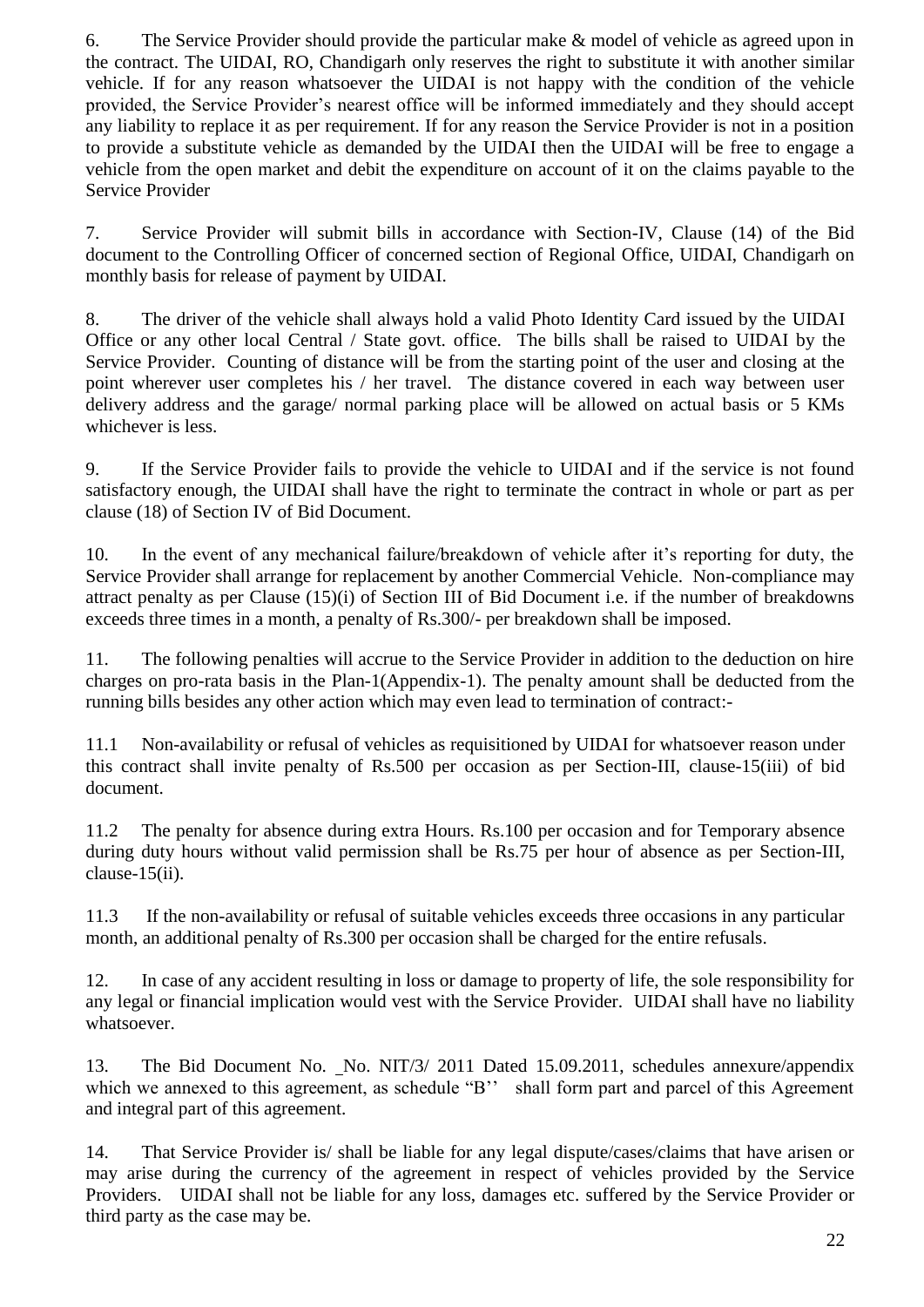15. If for any reason the UIDAI is dissatisfied in any way with the standard of the vehicle or felt deficiency in service during the hire period, it will be reported to the Service Provider in writing. The Service Provider without raising any dispute on such assessment by the UIDAI regarding the standard of the vehicle provided or quality of service rendered by them may immediately replace it with another commercial vehicle on receipt of such complaint.

16. The Service Provider shall also be liable for all fines, penalties, and the like of parking, traffic and other criminal offences arising out of or concerning the use of the vehicle during the hire period and any toll Charges or entry Taxes payable locally and the Service Provider accordingly indemnifies the UIDAI against all such liability.

17. The Service Provider shall not act as a broker for other hire companies or any individual or transfer or assign or sub-let any part of the service once agreed or any share of interest in any manner or degree, directly or indirectly, to any third party whatsoever and the contract will be valid only if the company signing the contract supplies the vehicles themselves from their own or leased fleet.

18. The Service Provider will also ensure that they will not supply the vehicles to UIDAI which are either owned by employees of UIDAI either directly recruited or on deputation to UIDAI or their near relatives as defined in Sch-IA of Company Act 1956 and clause (13) of Section-III of the Bid documents enclosed as schedule "B" to this agreement. A certificate to this effect is annexed to this agreement as Appendix-II.

19. The Service Provider will not be tampering the meter reading, vehicle usage timings, overwriting of Summary / log sheet and allow misbehavior of driver while on duty. Such incidents shall be viewed seriously, leading to cancellation of contract.

20. Service Provider shall not engage any person below 18 years of age.

21. Rates charged by the Service Provider for the services given under this contract shall not be higher than the rates quoted by the Service Provider in his bid and will be regulated by clauses (21 & 22) of Section-IV of Bid Document. The revision of rates may be allowed on account of increase or decrease in price of Petrol/Diesel/CNG and these variations shall be worked out from the base rate as per formula indicated in Clause (22.1) of Section-IV of Bid Document.

22. The KMs not used during a particular month in Plan-1 (monthly KMs slab) shall be carried over to the subsequent two months and extra KMs if any traveled during these two months will be adjusted against these unused KMs & vice versa. A certificate to this effect be given on the body of the bill while submitting claim for payment by contractor/controlling officer.

24. If any difference arises concerning this Agreement, its interpretation on the payment to be made thereunder, the same shall be settled by mutual consultations and negotiations. If attempts at conciliation do not yield any results within a period of 30 days, either party may request the other for submission of the dispute for decision by an arbitral tribunal containing a Sole Arbitrator to be appointed by DDG, Regional Office, UIDAI, Chandigarh. The arbitration proceedings shall take place at Regional Office, UIDAI, Chandigarh. The provisions of Arbitration and Conciliation Act, 1996 and the rules framed hereunder and in force shall be applicable to such proceedings.

25. If the Service Provider institutes any legal proceedings against the UIDAI to enforce any of its rights under this agreement it shall be in the legal jurisdiction of UIDAI, RO Chandigarh where the vehicle has been hired and not the place where the Service Provider has his registered office.

26. The Service Provider is / shall be responsible for compliance of all the laws / rules/ regulations and Government instructions that are/ will be applicable to and aimed to protect the interest of the employees/ workers engaged by it and shall ensure payment of all the statutory dues/ liabilities as may have arisen during the past 'or' may arise during the course of performance of this contract.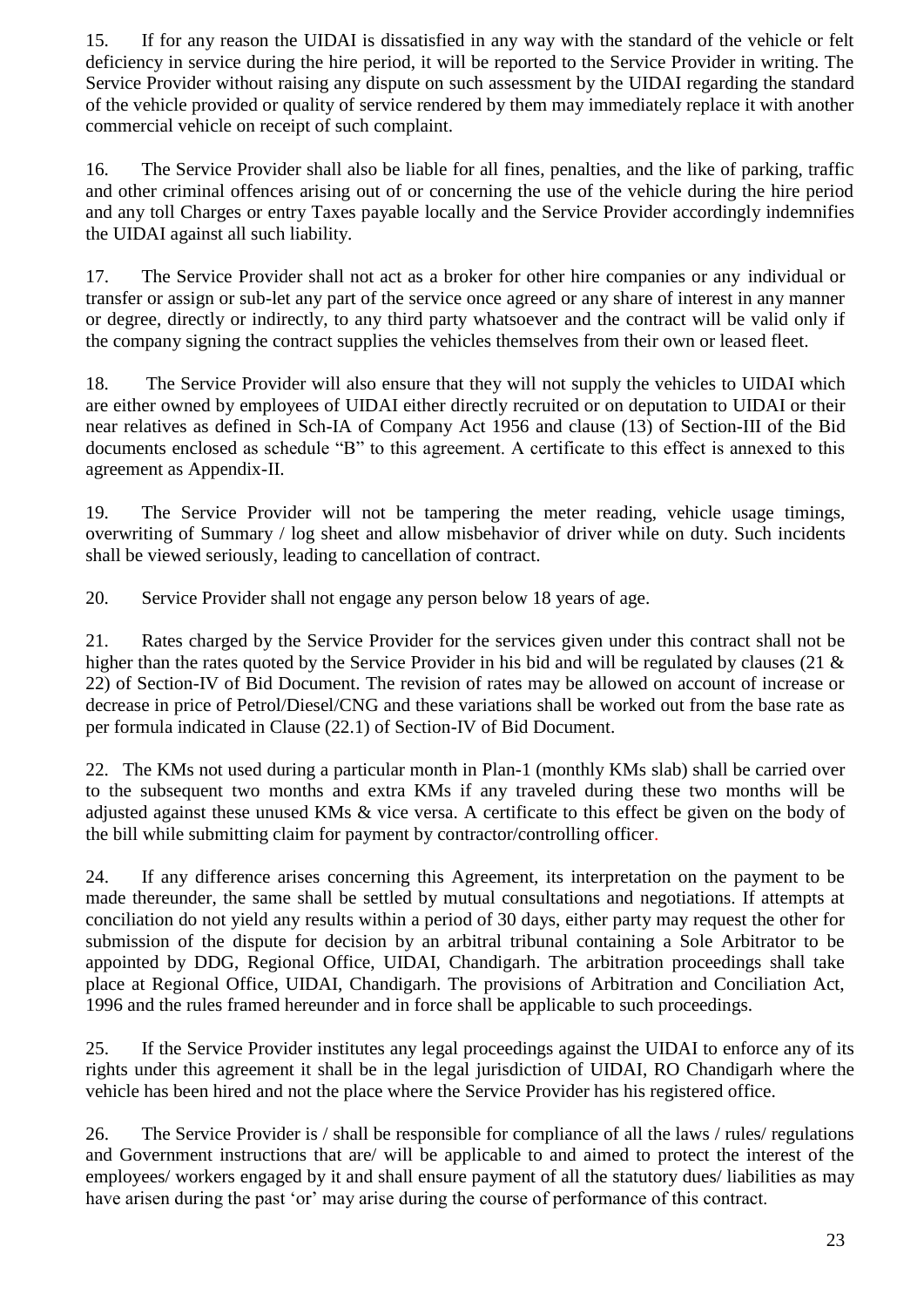27. Notwithstanding any thing contained in the Bid Document, the successful bidder shall have to furnish an unequivocal and unqualified undertaking / declaration to indemnify UIDAI in the proforma annexed as Appendix –III dully attested by a Magistrate / Executive Magistrate.

28. Any notice, request of statement hereunder shall be in writing and deemed to be sufficiently given or rendered when sent by Registered mail or fax to a party"s registered office with a copy sent to the attention of:

| (Name of Service Provider) |                                       |  |
|----------------------------|---------------------------------------|--|
|                            |                                       |  |
|                            |                                       |  |
| And                        |                                       |  |
| UIDAI, RO, Chandigarh      | Name of the DDG or Authorised Officer |  |
|                            |                                       |  |
|                            |                                       |  |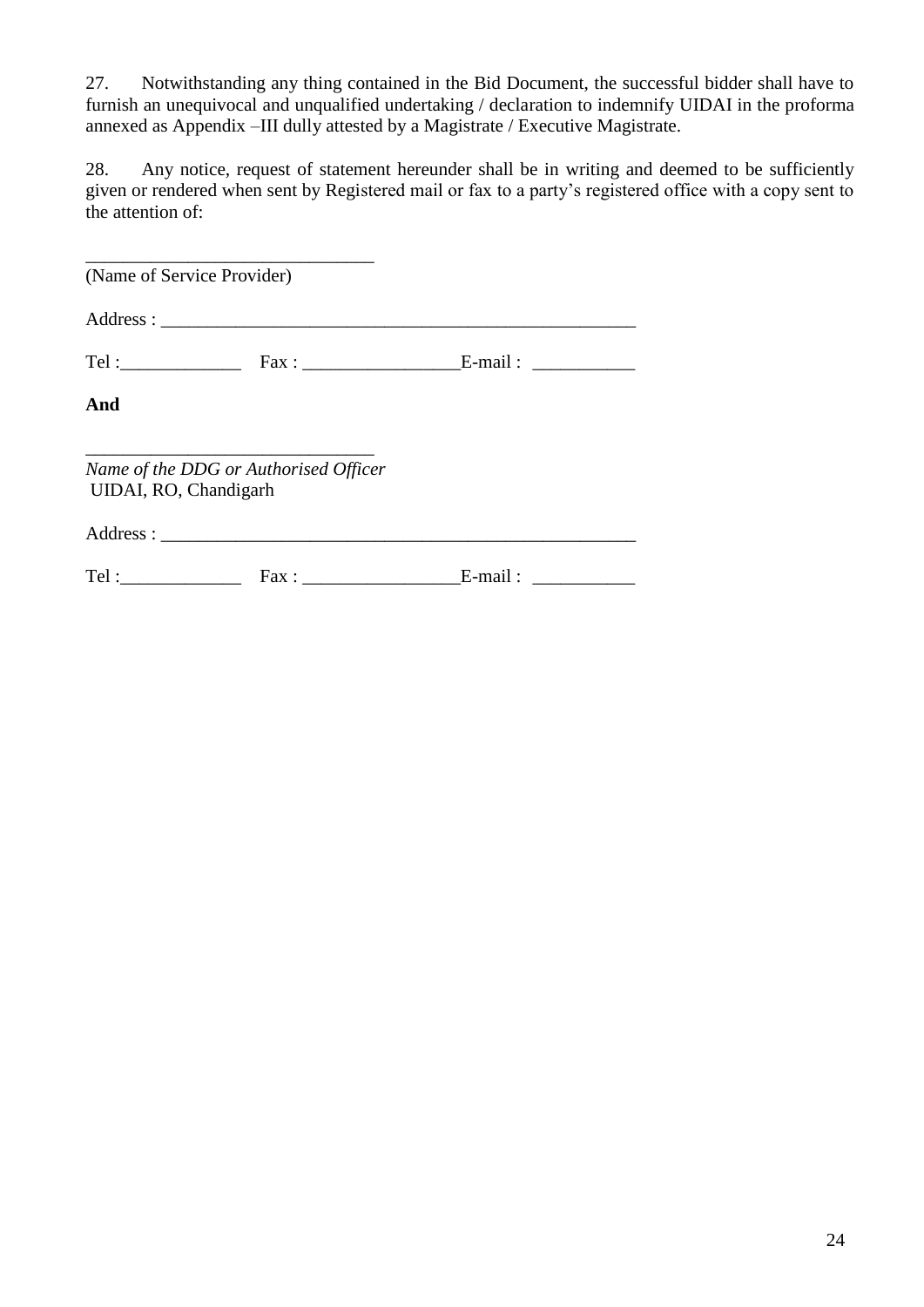#### **SCHEDULE OF REQUIREMENT AND HIRE CHARGES**

### **Scheduled Works: Monthly KM Hire Slab:**

|                    |                          | Hire Charges per vehicle (Rs)<br>Unit (per month) Slab<br>Rate | Hire<br><b>Charges</b><br>per<br>vehicle (Rs) Unit<br>(per month) Slab<br>Rate |                               |
|--------------------|--------------------------|----------------------------------------------------------------|--------------------------------------------------------------------------------|-------------------------------|
| <b>Slab</b><br>No. | <b>Monthly Hire slab</b> | <b>Tata Indica cars</b>                                        | SX4 or equivalent car                                                          | <b>Service Tax</b><br>$%$ age |
|                    | 2000 KMs /<br>month      |                                                                |                                                                                |                               |

- a) For extra KM (Rs./KM) :- fixed charges(including Service Tax) will be paid on pro rata basis.
- b) Outstation Night halt charges (Rs./Halt) (including Service Tax) :- Rs. 100/- per night (fixed)
- c) Overtime charges per hour(including Service Tax) :- Rs. 16.50 (fixed)
- d) The additional requirement for a short period to meet the 'Peak Operational requirement' if any on day to day basis is also to be met with at the same rate quoted for regular work on pro-rata basis.

 **SEAL**

**DATE** SIGNATURE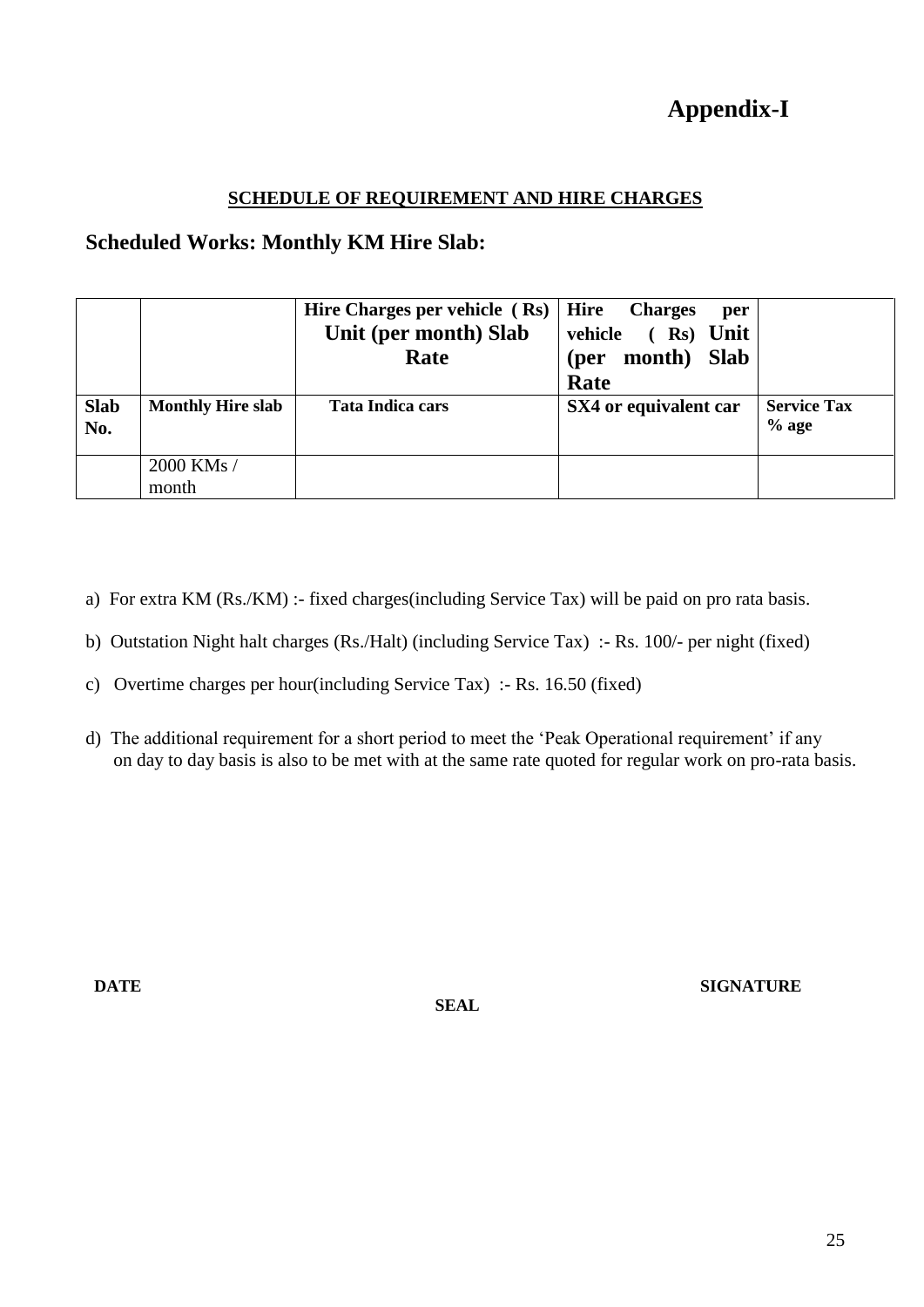# **Appendix-II**

(Certificate on Non-Participation of near Relatives in the tender called for hiring Light Commercial vehicles on Long Term use in \_\_\_\_\_\_\_\_\_\_\_\_\_\_\_\_ SSA/Unit, vide No: UIDAI/ / / 2002, Dt.\_\_\_\_\_\_\_\_\_\_\_\_\_ as required under Section-III , clause (13) of Bid-Documents)

# **CERTIFICATE**

 $I \_$  ,  $S/O \_$  ,  $\_$  ,  $\_$  ,  $\_$  ,  $\_$  ,  $\_$ R/O \_\_\_\_\_\_\_\_\_\_\_\_\_\_\_\_\_\_\_\_\_\_\_\_\_\_\_\_\_\_\_\_\_\_\_\_\_\_\_\_\_\_\_\_\_\_\_ hereby certify that none of my relative(s) as defined in Section-IV, item(7) of Bid document is/ are employed in UIDAI unit as per details given in Bid document. In case at any stage, it is found that the information given by me is false/incorrect, UIDAI shall have the absolute right to take any action as deemed fit/ without any prior intimation to me ".

Signed  $\Box$ 

For and on behalf of the Service Provider  $Name(caps)$ Position \_\_\_\_\_\_\_\_\_\_\_\_\_\_\_\_\_\_\_ Date \_\_\_\_\_\_\_\_\_\_\_\_\_\_\_\_\_\_\_\_\_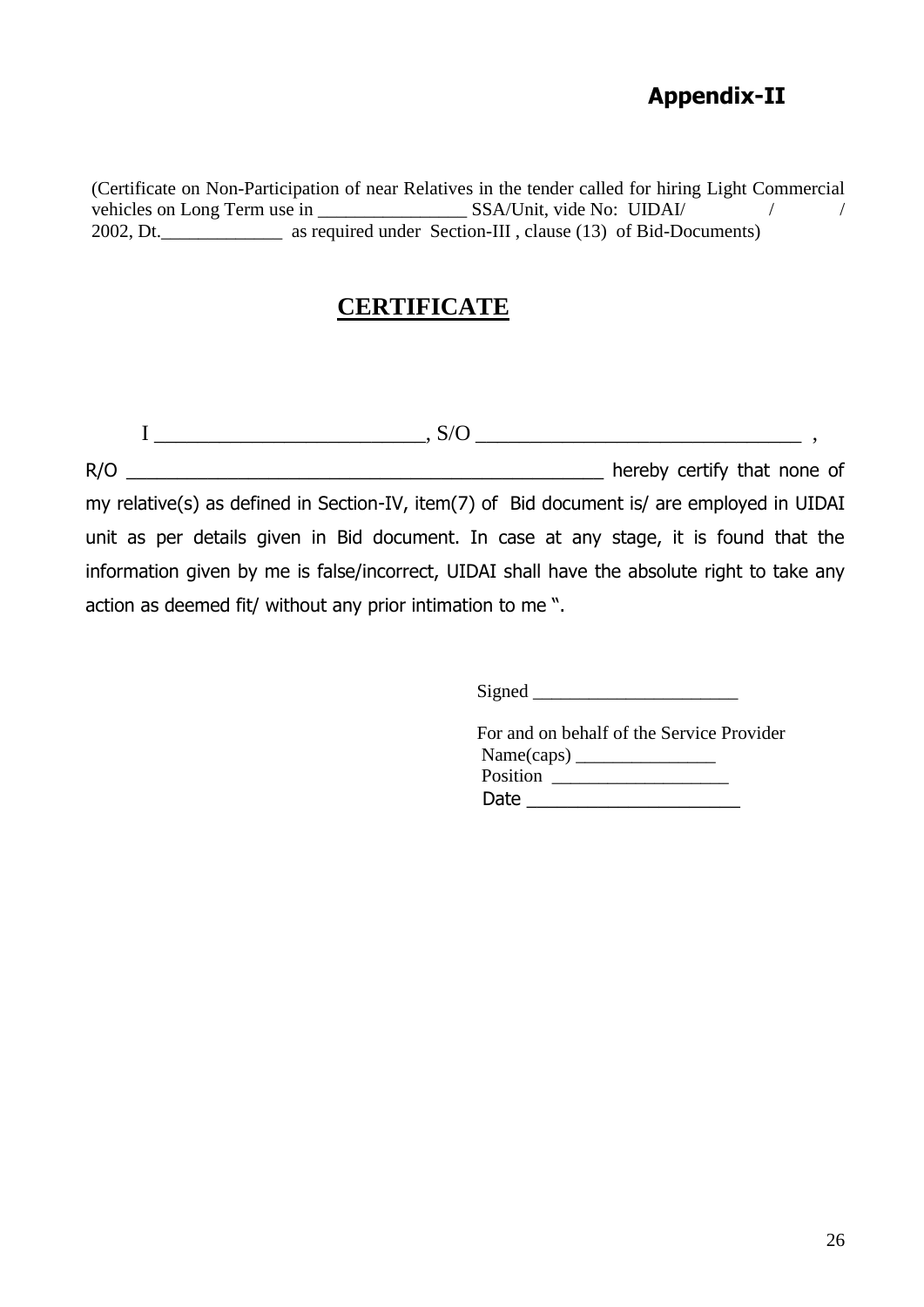# **Appendix-III**

#### **U N D E R T A K I N G**

This deed of undertaking executed on this day of ------------- Two thousand and ------------------ by (Name of sole proprietor/ partner/ Director / authorised representative, the Firm, Company, Trust, Society etc.)--------------------------------------------- S/O ------------------------------------residing at-----------------------------------------------on behalf of said M/s ------------------------------------------------------------- (Name of the Firm, Company, Trust, Society, etc.) having its office at-------------------------------------------------------------------and duly authorised to sign, file and verify present undertaking by the said -------------------------------(Name of the Firm, Company, Trust, Society, etc.) in favour of UIDAI, RO, Chandigarh, an attached office of the Planning Commission, Government of India having its Regional Office of UIDAI, 3-4<sup>th</sup> Floor, SCO 139-141, Sector-17C, Chandigarh hereinafter called UIDAI)(which terms shall mean and include its successors, administrators, heirs and assigns.

Whereas UIDAI, RO, Chandigarh invited bids for ---------------------------. I/We participated in the bidding process and emerged as successful bidder with respect to Tender No.-------------------------------------------------------. I/ We ------------------------------------------ ------- acknowledge that I/We -------------------------------------------------------have fully understood and are aware of the terms & conditions of the Tender/ Contract and do hereby unequivocally and unconditionally undertake and declare that :

- (1) I/ We -----------------------------------shall comply with all the Rules/ Regulations/ Laws/ Government instructions/ status etc. that are applicable/ will be made applicable and or are aimed to protect the interest of the workers/ employees engaged by me / us in the past and during the course of performance of the contract with UIDAI.
	- (ii) I/We shall fully protect, indemnify and hold harmless UIDAI and its employees, officers, Directors, agents or representatives from and against any and all liabilities, losses, actions, judgments, damages, fines, penalties and costs (including legal costs and disbursements ) arising from or relating to:
	- $\triangleright$  Any breach/ violation of any direction, order from any governmental authority any provisions of the labour laws or any other laws, statute or regulation that are 'or' will